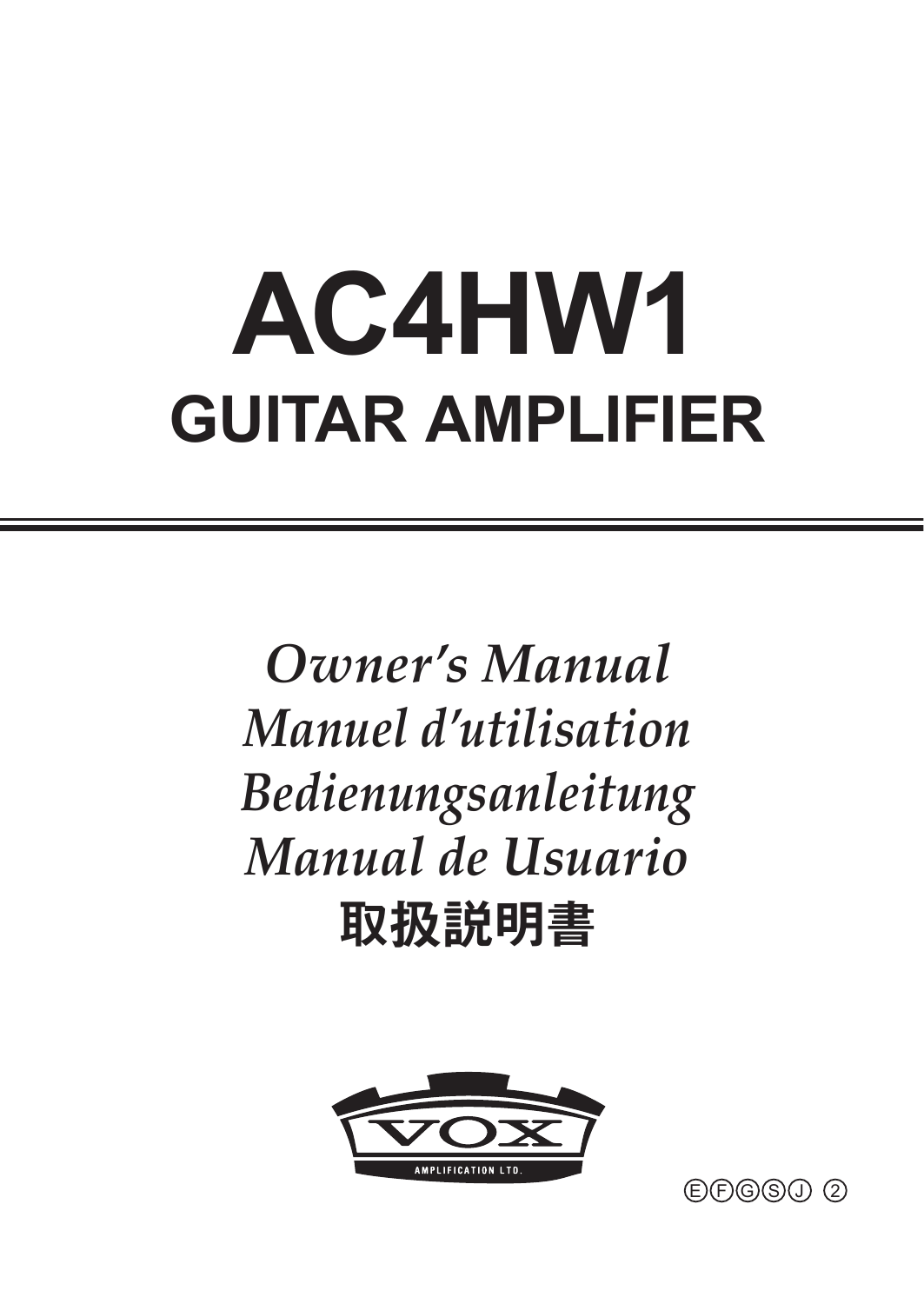### **IMPORTANT SAFETY INSTRUCTIONS**

- Read these instructions.
- Keep these instructions.
- Heed all warnings.
- Follow all instructions.
- Do not use this apparatus near water.
- Mains powered apparatus shall not be exposed to dripping or splashing and that no objects filled with liquids, such as vases, shall be placed on the apparatus.
- Clean only with dry cloth.
- Do not block any ventilation openings. Install in accordance with the manufacturer's instructions.
- Do not install near any heat sources such as radiators, heat registers, stoves, or other apparatus (including amplifiers) that produce heat.
- Do not defeat the safety purpose of the polarized or grounding-type plug. A polarized plug has two blades with one wider than the other. A grounding type plug has two blades and a third grounding prong. The wide blade or the third prong are provided for your safety. If the provided plug does not fit into your outlet, consult an electrician for replacement of the obsolete outlet. (for USA and Canada)
- Protect the power cord from being walked on or pinched particularly at plugs, convenience receptacles, and the point where they exit from the apparatus.
- Only use attachments/accessories specified by the manufacturer.
- Unplug this apparatus during lightning storms or when unused for long periods of time.
- Turning off the power switch does not completely isolate this product from the power line so remove the plug from the socket if not using it for extended periods of time.
- Install this product near the wall socket and keep the power plug easily accessible.
- WARNING—This apparatus shall be connected to a mains socket outlet with a protective earthing connection.
- Refer all servicing to qualified service personnel. Servicing is required when the apparatus has been damaged in any way, such as power-supply cord or plug is damaged, liquid has been spilled or objects have fallen into the apparatus, the apparatus has been exposed to rain or moisture, does not operate normally, or has been dropped.
- Do not install this equipment on the far position from wall outlet and/or convenience receptacle.
- Do not install this equipment in a confined space such as a box for the conveyance or similar unit.
- Excessive sound pressure from earphones and headphones can cause hearing loss.
- Use only with the cart, stand, tripod, bracket, or table specified by the manufacturer, or sold with the apparatus. When a cart is used, use caution when moving the cart/apparatus combination to avoid injury from tip-over.



### **WARNING:**

TO REDUCE THE RISK OF FIRE OR ELECTRIC SHOCK DO NOT EXPOSE THIS PRODUCT TO RAIN OR MOISTURE.





The lightning flash with arrowhead symbol within an equilateral triangle, is intended to alert the user to the presence of uninsulated "dangerous voltage" within the product's enclosure that may be of sufficient magnitude to constitute a risk of electric shock to persons.



The exclamation point within an equilateral triangle is intended to alert the user to the presence of important operating and maintenance (servicing) instructions in the literature accompanying the product.

### **THE FCC REGULATION WARNING (for USA)**

NOTE: This equipment has been tested and found to comply with the limits for a Class B digital device, pursuant to Part 15 of the FCC Rules. These limits are designed to provide reasonable protection against harmful interference in a residential installation. This equipment generates, uses, and can radiate radio frequency energy and, if not installed and used in accordance with the instructions, may cause harmful interference to radio communications. However, there is no quarantee that interference will not occur in a particular installation. If this equipment does cause harmful interference to radio or television reception, which can be determined by turning the equipment off and on, the user is encouraged to try to correct the interference by one or more of the following measures:

- Reorient or relocate the receiving antenna.
- Increase the separation between the equipment and receiver.
- Connect the equipment into an outlet on a circuit different from that to which the receiver is connected.
- Consult the dealer or an experienced radio/TV technician for help.

If items such as cables are included with this equipment, you must use those included items.

Unauthorized changes or modification to this system can void the user's authority to operate this equipment.

### **Notice regarding disposal (EU only)**



When this "crossed-out wheeled bin" symbol is displayed on the product, owner's manual, battery, or battery package, it signifies that when you wish to dispose of this product, manual, package or battery you must do so in an approved manner. Do not discard this product, manual, package or battery along with ordinary household waste. Disposing in

the correct manner will prevent harm to human health and potential damage to the environment. Since the correct method of disposal will depend on the applicable laws and regulations in your locality, please contact your local administrative body for details. If the battery contains heavy metals in excess of the regulated amount, a chemical symbol is displayed below the "crossed-out wheeled bin" symbol on the battery or battery package.

All product names and company names are the trademarks or registered trademarks of their respective owners.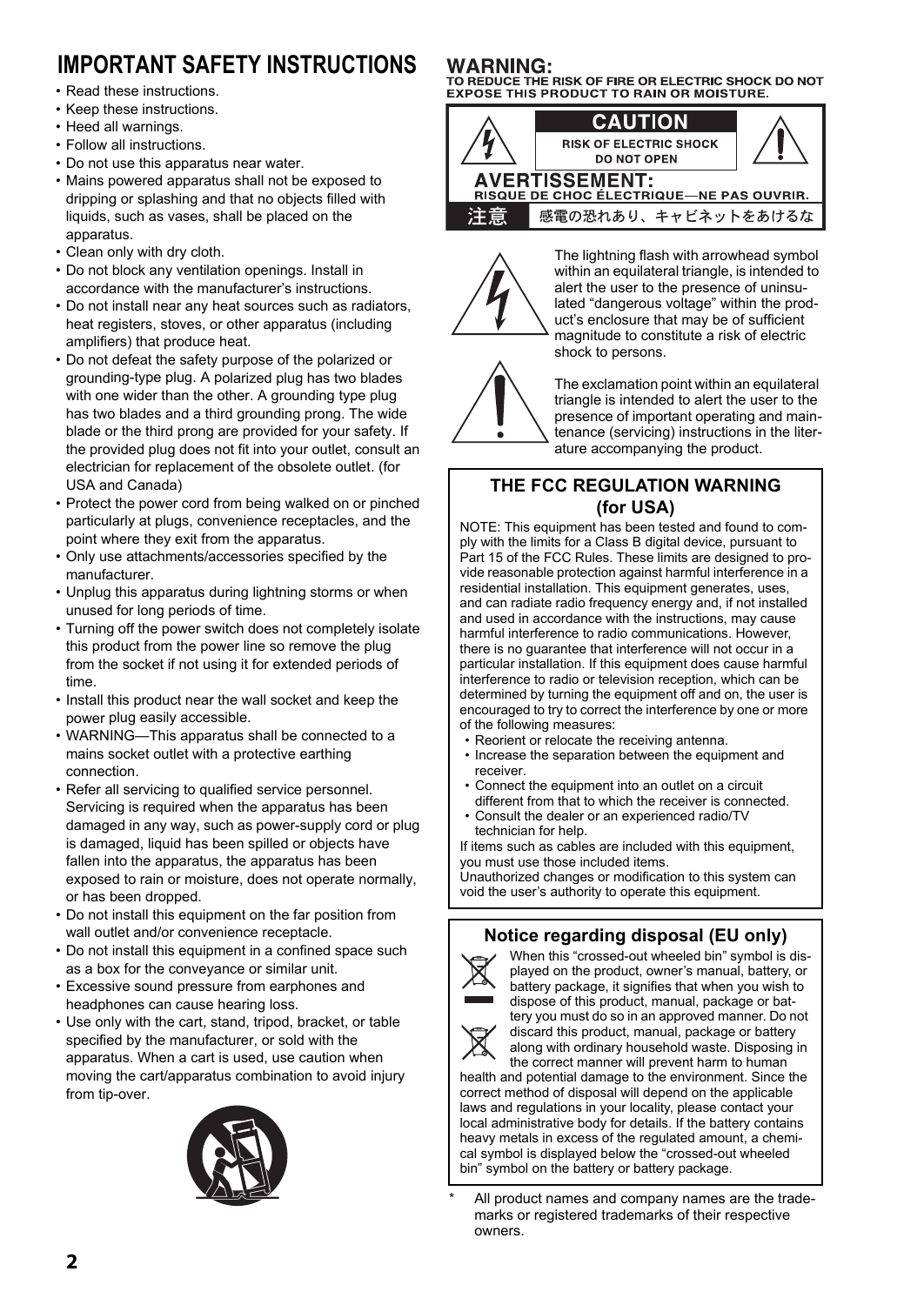# **INTRODUCTION**

For many years, VOX has been designing and manufacturing some of the most renowned amplifiers in the world and today is no exception. We're honoured that you have chosen to add the AC Hand Wired series to your sonic arsenal!

Beautifully hand built, using the finest components and custom parts to bring together the old and the new.

This is classic VOX with a modern twist.

Not satisfied with just dusting off old designs, we have taken the iconic TOP BOOST channel from our AC30 and given it a modern shake up…

The TOP BOOST channel has GAIN, TREBLE and BASS controls, but we've added something extra HOT!

The Top Boost channel now features two distinct modes, "COOL" and "HOT". COOL is classic VOX; shimmering highs and gorgeous breakup. HOT is something a little different. When in HOT mode, the TOP BOOST tone controls are bypassed for a more pure signal path and what this means to you is more gain... a lot more GAIN!

Best of all, the HOT mode can be engaged with the supplied VFS1 Foot Switch making it ideal for a lead boost when you need to nail that killer solo!

Finally, the single ended class A power stage can be controlled using the VOLUME control which allows you to get the saturated tones the amp does so well without waking the neighbours!

We believe this to be one of the most sonically versatile Hand Wired VOX amplifiers to date, and is well on the way to joining its Grandfathers in the VOX hall of fame.

Enjoy!

VOX Team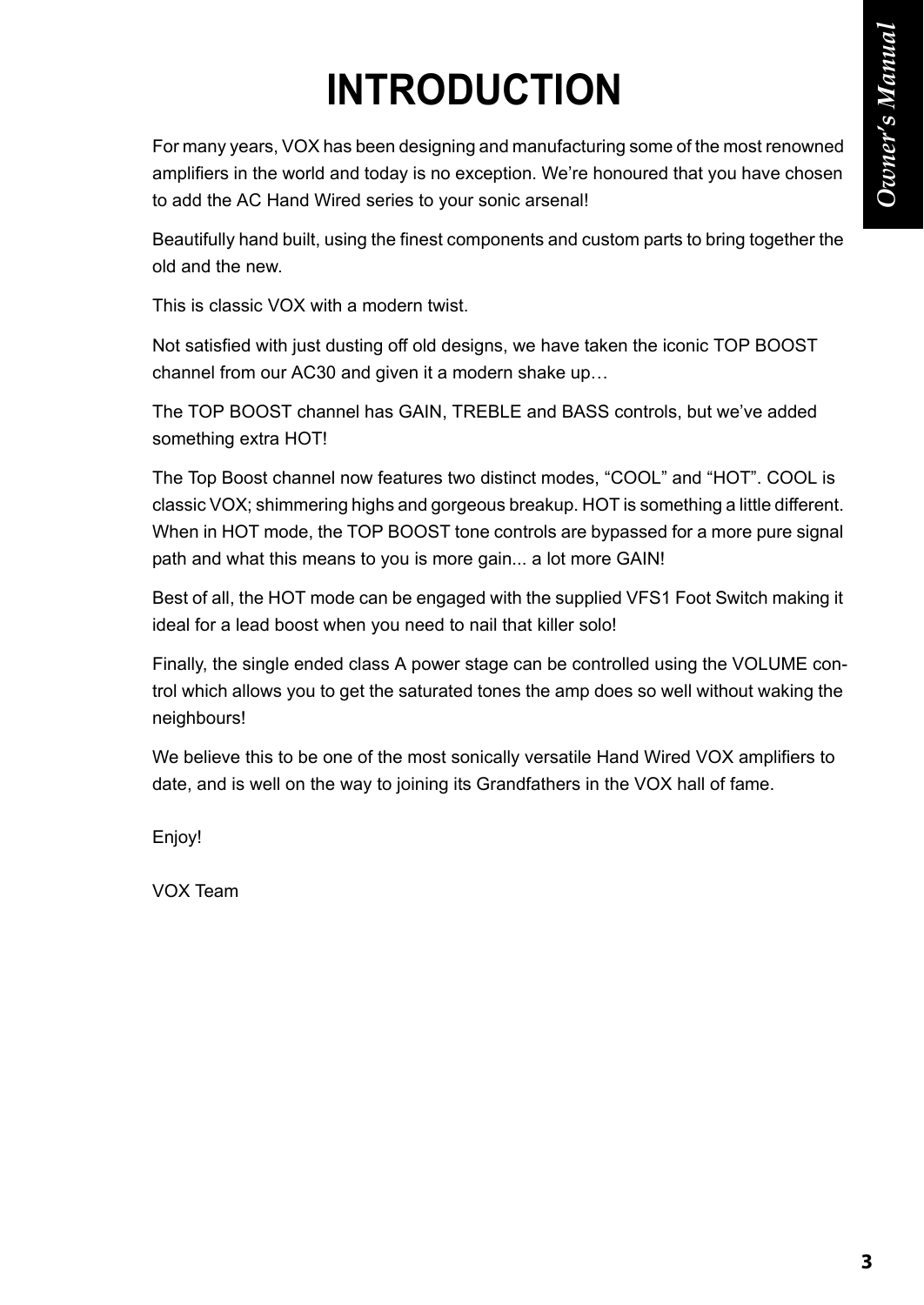# **FRONT PANEL LAYOUT**



### **1. INPUT HIGH/LOW**

Insert your guitar into either one of these inputs. The LOW input will give you more clean headroom and the HIGH will give you more gain.

- **2. GAIN control** This controls the preamp volume and will determine the amount of preamp distortion. For a clean sound, the knob should be set somewhere before 12 o'clock and for more distortion... crank it!
	- **NOTE:** Because of the nature of the design of this amplifier, it may take a few minutes until the circuit becomes stable after the power is turned on. Some noise might occur during this time but it soon disappears.
- **3. TREBLE control** This controls the high frequencies in your sound—from soft and smooth when turned down (counter clockwise) to bright and cutting when cranked (clockwise) and all points in-between.
- **4. BASS control** This controls the low frequencies in your sound—from thin and light when turned down (counter clockwise) to warm and fat when turned up full (clockwise) and all points in-between.

### **5. HOT/COOL Switch**

When set to COOL mode the Top Boost channel operates in traditional fashion with the TREBLE and BASS controls activated and when set to HOT mode, the tone controls are bypassed providing a substantial gain boost. HOT mode must be engaged for the footswitch to work.

- **NOTE:** When in HOT mode the tone controls still affect the sound slightly.
- **6. VOLUME control** This controls the overall volume of your amplifier and because this is a single ended, class A design it will also have an effect on the amount of distortion in the power amp.
- **7. POWER Switch** This turns the amp on and off! Please ensure the amplifier is switched off and unplugged before being moved.
- **8. Indicator** This will tell you if your amp is on or off!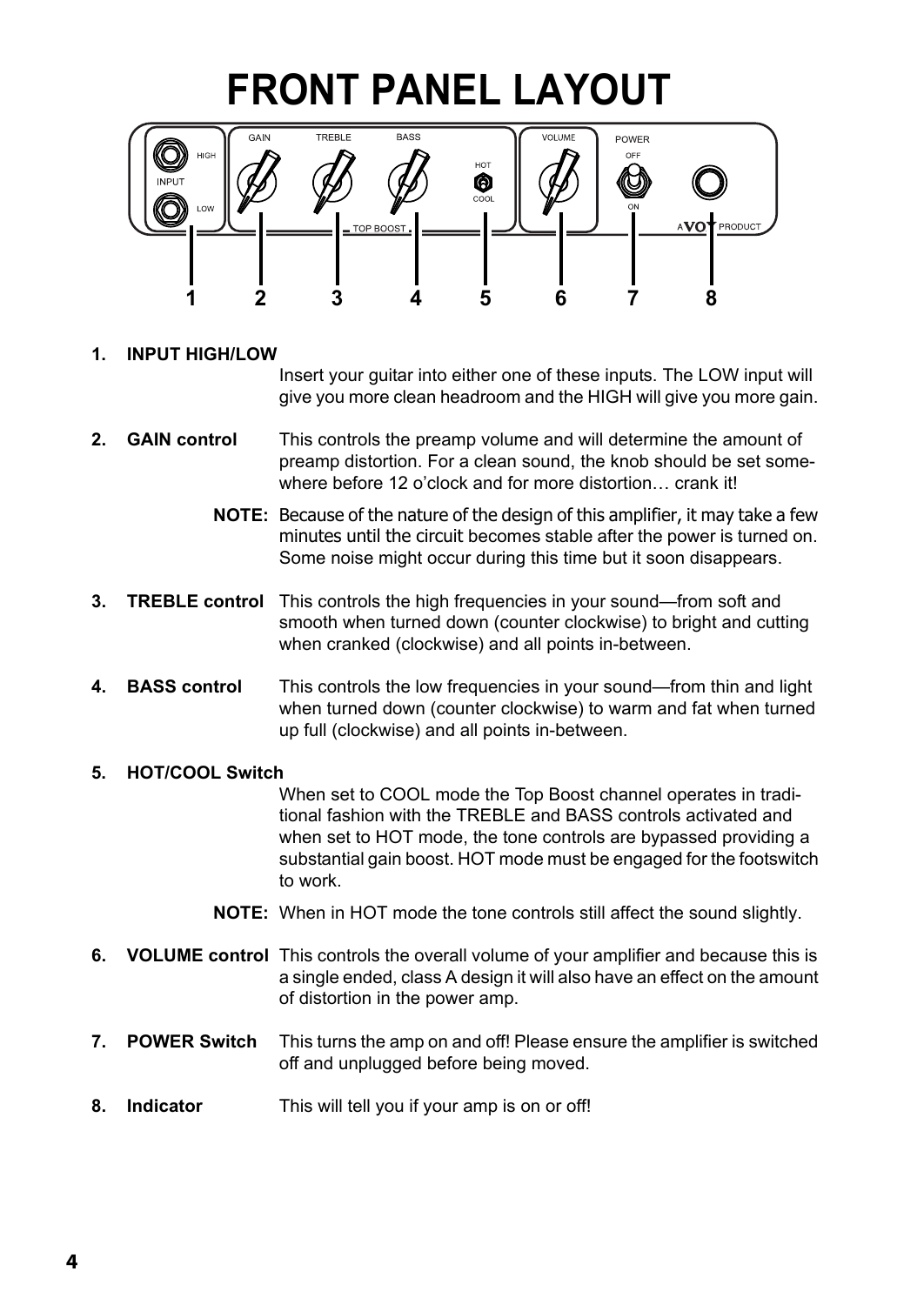### **REAR PANEL LAYOUT**



**1. FOOT SWITCH Jack**

This is where you connect the included Foot Switch (VFS1) to switch between HOT and COOL modes on the TOP BOOST Channel (HOT mode must be engaged on the control panel for the Foot Switch to operate).

### **2. EXTERNAL SPEAKER OUT**

This is used to connect the AC4HW1 to any 16ohm cabinet.

- **NOTE:** When an external cabinet is connected, the internal speaker is disconnected.
- **WARNING:** To ensure that your system works correctly, you must observe the following points.
	- a) Don't use an external cabinet whose impedance is other than 16 ohms.
	- b) Don't connect a speaker whose rated input capacity is less than 4 Watts. The speaker may be destroyed if you ignore this caution—not recommended!
	- c) You must use a speaker cable to connect an external speaker. Don't use a shielded cable like the one you use to connect a guitar to an amp.
	- d) You must turn off the power before connecting the cable. Connecting the cable while the power is turned on may damage your amp.
- **3. MAINS INPUT** Connect your supplied mains power lead here
	- **NOTE:** Use only the power cable that is included with the AC4HW1. Using another power cable may cause malfunctions.

The specific mains input voltage rating that your amplifier needs to run at is located on the rear panel of your amplifier. Before making any connections or powering up the amplifier, make sure the correct voltage is set. If you have any doubt, refer to your local VOX dealer.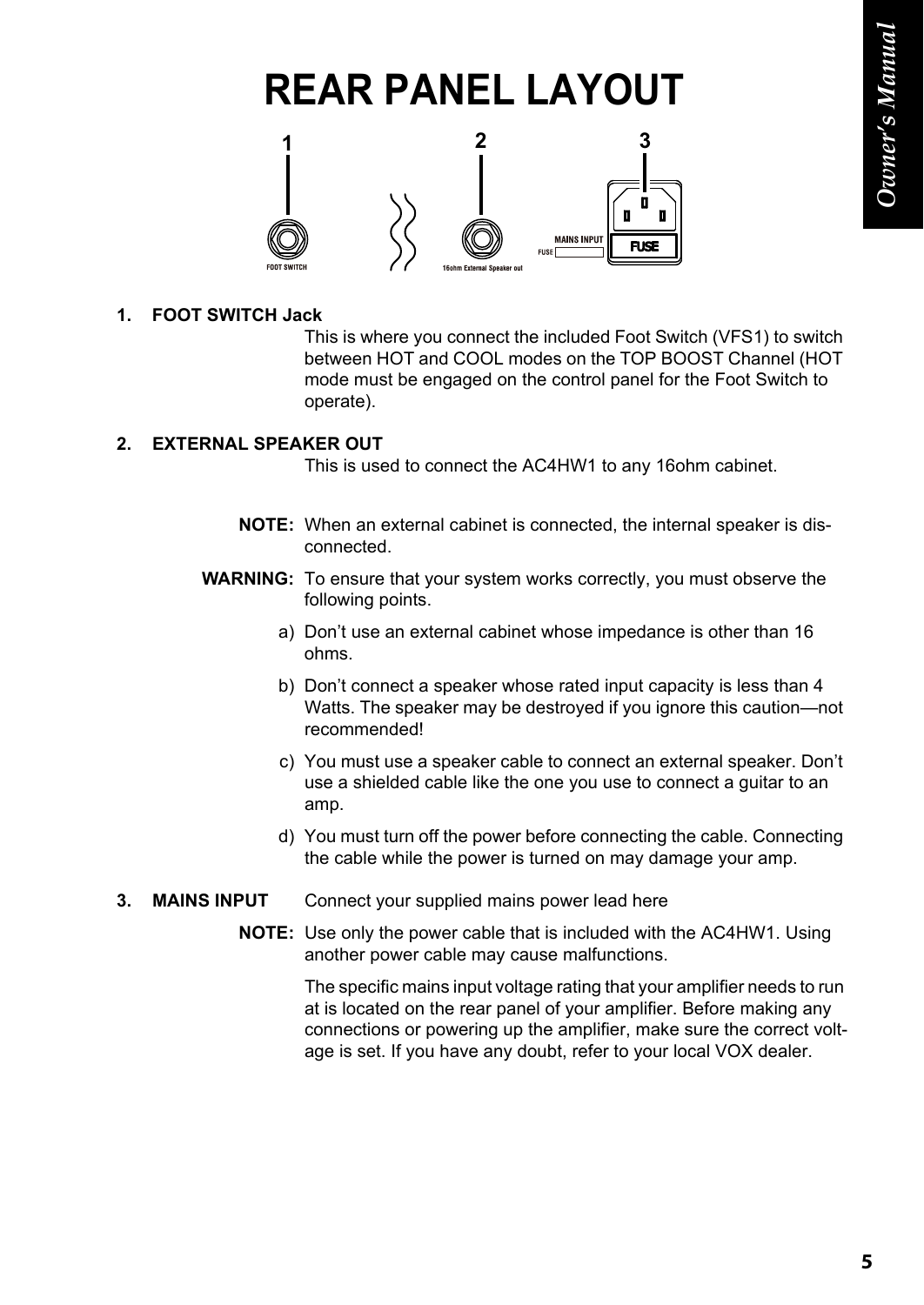# **SPECIFICATION**

| • Controls:               | Gain, Bass, Treble, Volume, Hot/Cool              |  |  |  |
|---------------------------|---------------------------------------------------|--|--|--|
| • Inputs:                 | Low/High input, FOOT SWITCH Jack                  |  |  |  |
| $\cdot$ Output:           | External speaker out                              |  |  |  |
| • Tube compliment:        | 2 x 12AX7, 1 x EL84                               |  |  |  |
| • Output Power:           | 4 W RMS (16 ohms)                                 |  |  |  |
| • Speaker:                | 1 x 12" Celestion G12M (16 ohms)                  |  |  |  |
| • Dimensions (W x D x H): | 416 x 265 x 455 mm / 16.38 x 10.43 x 17.91 inches |  |  |  |
| • Weight:                 | 14 kg / 30.86 lbs.                                |  |  |  |
| • Accessory:              | Power Cable, Manual, VFS1 Footswitch, Dust cover  |  |  |  |

\*Specifications and appearance are subject to change without notice for improvement.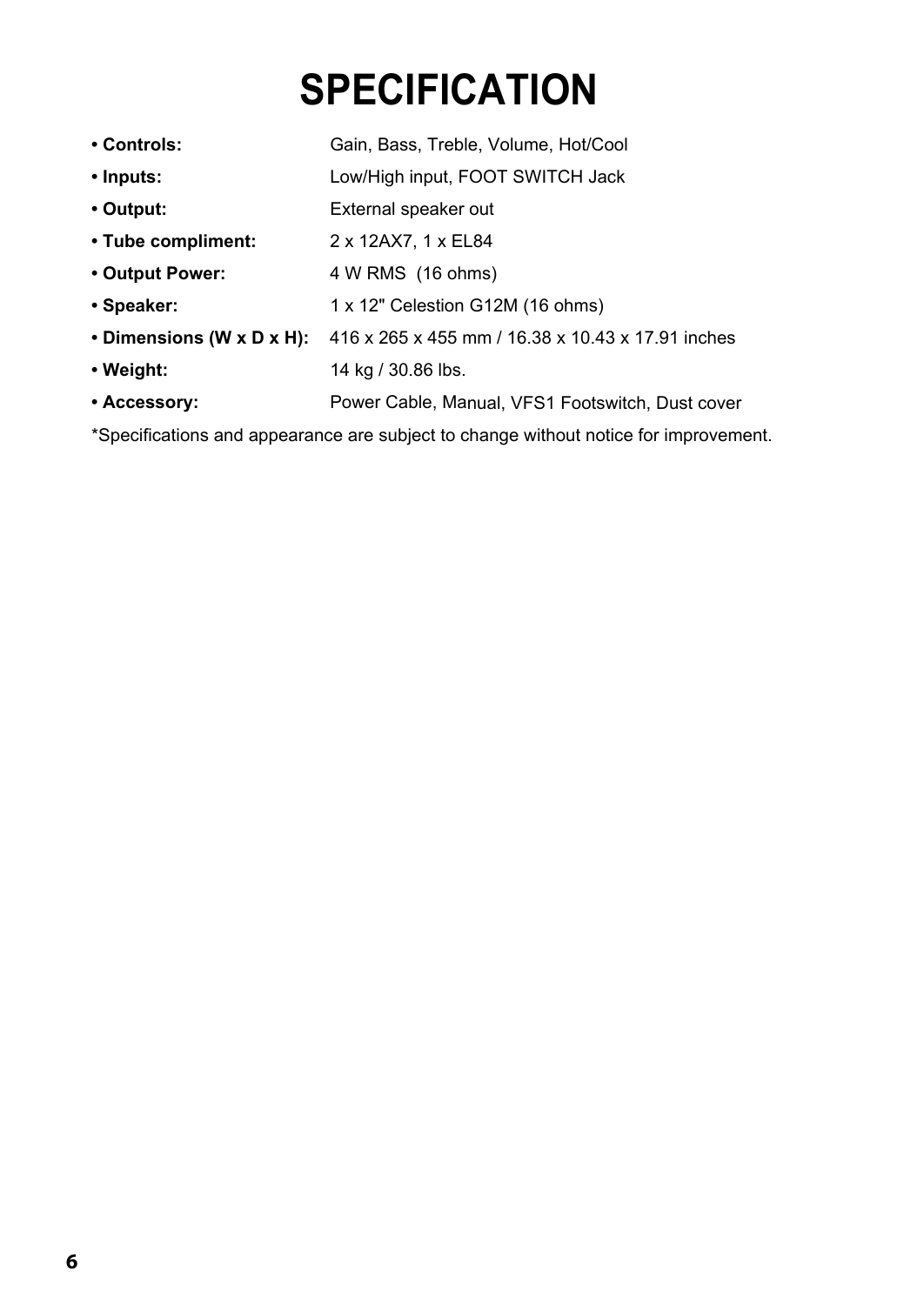### **NFORMATIONS IMPORTANTES DE SECURITE**

- Lisez attentivement ces instructions.
- Veuillez conserver ces instructions.
- Observez tous les avertissements.
- Suivez toutes les consignes à la lettre.
- N'utilisez jamais cet appareil dans un endroit humide ni à proximité d'eau.
- L'appareil alimenté par courant électrique ne peut pas être exposé à des éclaboussures; évite en outre de placer des récipients contenant des liquides, comme un vase (ou un verre de bière), sur l'appareil.
- Nettoyez uniquement l'appareil avec un chiffon doux et sec.
- Ne bloquez jamais les orifices de ventilation de l'appareil et installez-le toujours conformément aux instructions du fabricant.
- N'installez jamais l'appareil à proximité d'une source de chaleur, telle que des radiateurs, poêles ou tout autre dispositif (y compris des amplificateurs) générant de la chaleur.
- N'essayez jamais de contourner le dispositif de sécurité d'une prise de type polarisée ou d'une prise de terre. Une prise dite polarisée dispose de deux broches, dont l'une est plus large que l'autre. Une prise de terre comporte trois broches, dont une de mise à la terre. Cette broche plus large ou broche de mise à la terre vise à assurer votre sécurité. Si la fiche du cordon d'alimentation ne correspond pas au type de prise de courant de votre région, faites remplacer la prise obsolète par un électricien qualifié (pour les Etats-Unis et le Canada).
- Placez toujours le cordon d'alimentation de sorte qu'on ne risque pas de marcher dessus ni de le pincer. Cette précaution vise tout spécialement la fiche du cordon et sa sortie de l'appareil.
- Utilisez exclusivement les fixations/accessoires préconisés par le fabricant.
- S'il y a risque d'orage ou que vous ne comptez pas utiliser l'appareil pendant une période prolongée, débranchez-le du secteur.
- La mise sur OFF de l'interrupteur d'alimentation n'isole pas totalement ce produit de la ligne secteur; aussi, retirez la fiche de la prise s'il doit rester inutilisé pendant une période prolongée.
- Installez ce produit près de la prise électrique murale et gardez un accès facile à la prise électrique et au cordon d'alimentation.
- ATTENTION: Cet appareil doit absolument être connecté à une prise électrique reliée à la terre.
- Confiez tout travail de réparation uniquement à un S.A.V. qualifié. Faites appel au S.A.V. si l'appareil a subi tout endommagement, comme par exemple si sa fiche secteur ou son cordon d'alimentation sont endommagés, si de l'eau ou des objets ont pénétré à l'intérieur de l'appareil, si celui-ci a été exposé à la pluie ou à la moisissure, s'il est tombé ou présente tout signe de dysfonctionnement.
- N'utilisez jamais d'allonge trop longue avec cet appareil et ne l'alimentez jamais via les prises secteur équipant d'autres dispositifs.
- N'installez jamais cet appareil dans un endroit confiné comme une caisse de transport ou tout autre récipient similaire.
- Des niveaux d'écoute trop importants lors de l'utilisation d'un casque ou d'écouteurs peuvent entraîner des pertes d'audition.
- Utilisez l'appareil uniquement avec le chariot, stand, trépied, fixation ou table spécifiés par le fabricant ou fourni avec l'appareil. Si vous avez placé l'appareil sur un chariot, soyez très prudent quand vous déplacez le chariot, afin d'éviter une chute et des blessures.



### **WARNING:**

TO REDUCE THE RISK OF FIRE OR ELECTRIC SHOCK DO NOT **EXPOSE THIS PRODUCT TO RAIN OR MOISTURE.** 





L'éclair dans le triangle est un symbole destiné à attirer l'attention de l'utilisateur sur la présence de parties non isolées et de "tension dangereuse" à l'intérieur de l'appareil, qui posent des risques d'électrocution pour l'utilisateur.



.

Le point d'exclamation dans un triangle est un symbole destiné à attirer l'attention de l'utilisateur sur des sections de ce manuel contenant des informations importantes, liées à l'utilisation et à l'entretien de ce produit.

### **Note concernant les dispositions (Seulement EU)**



Quand un symbole avec une poubelle barrée d'une croix apparait sur le produit, le mode d'emploi, les piles ou le pack de piles, cela signifie que ce produit, manuel ou piles doit être déposé chez un représentant compétent,

et non pas dans une poubelle ou toute autre déchetterie conventionnelle. Disposer de cette manière, de prévenir les dommages pour la santé humaine et les dommages

potentiels pour l'environnement. La bonne méthode d'élimination dépendra des lois et règlements applicables dans votre localité, s'il vous plaît, contactez votre organisme administratif pour plus de détails. Si la pile contient des métaux lourds au-delà du seuil réglementé, un symbole chimique est affiché en dessous du symbole de la poubelle barrée d'une croix sur la pile ou le pack de piles.

Tous les noms de produits et de sociétés sont des marques commerciales ou déposées de leur détenteur respecti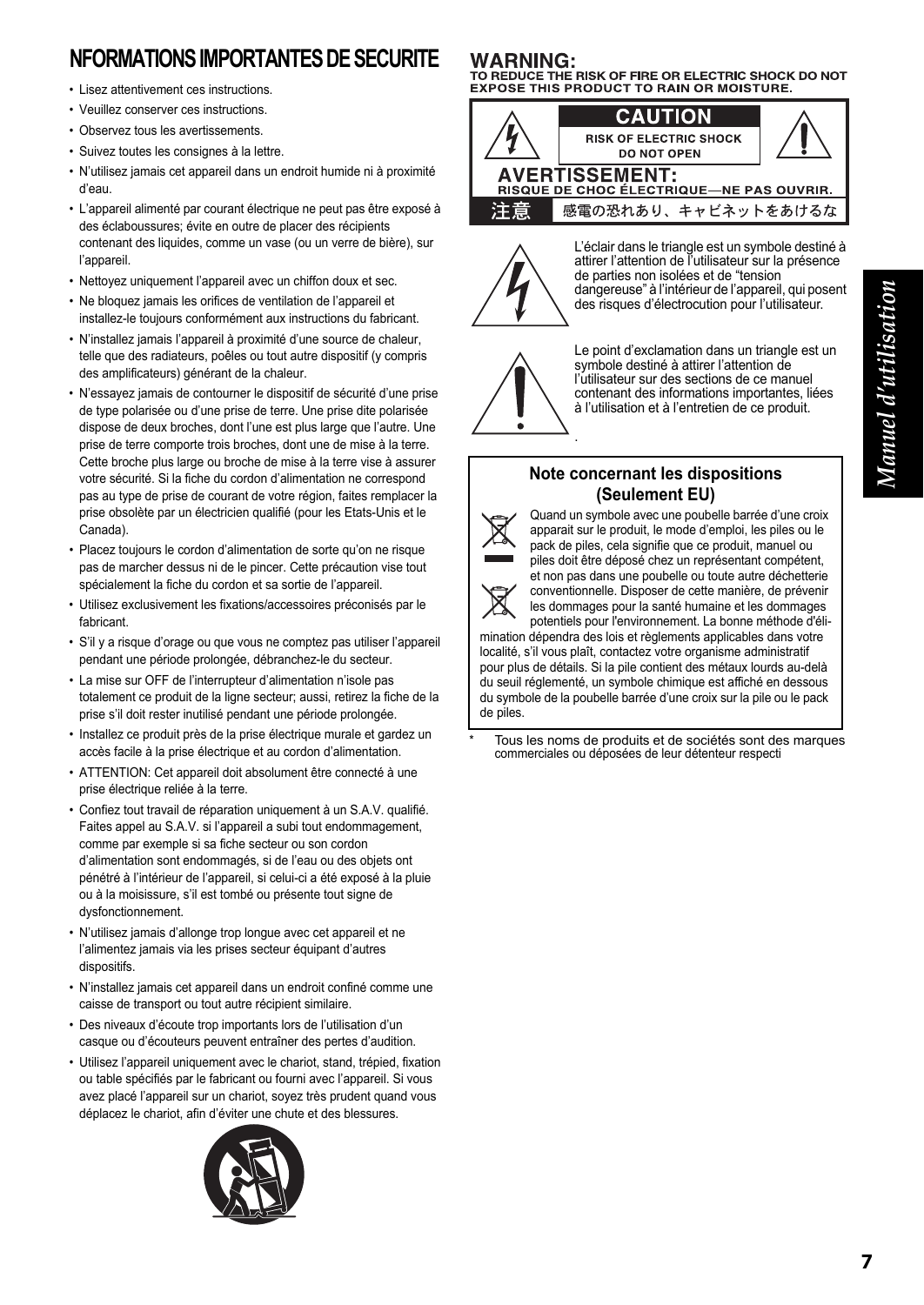# **INTRODUCTION**

Cela fait des années que VOX propose des amplificateurs parmi les plus célèbres de la planète. Cette année-ci ne fait pas exception. Nous sommes honorés que vous ayez opté pour la série AC Hand Wired!

Fabriquée à la main avec les meilleurs composants et des pièces réalisées sur mesure, cette série conjugue passé et présent pour préparer l'avenir:

elle propose un VOX classique d'une modernité inédite.

Non contents de dépoussiérer nos anciens modèles, nous avons pris le célébrissime canal TOP BOOST de notre AC30 et nous lui avons donné un sacré coup de neuf…

Le canal TOP BOOST est pourvu de commandes GAIN, TREBLE et BASS mais nous avons corsé le tout!

Le canal Top Boost fonctionne désormais selon deux modes: "COOL" et "HOT". COOL correspond au VOX classique avec des aigus scintillants et une superbe amorce de distorsion. En mode HOT, c'est un peu différent.

Les commandes de tonalité du canal TOP BOOST sont contournées pour conserver le flux du signal dans toute sa pureté et bénéficier de plus de gain… nettement plus de GAIN!

Cerise sur le gâteau, vous pouvez activer le mode HOT avec la pédale commutateur VFS1 fournie: une simple pression et vous jouez un solo d'enfer avec un son lead boosté à souhait!

Enfin, l'étage de puissance de classe A peut être réglé avec la commande VOLUME: cela vous permet d'obtenir ces sons saturés dont l'ampli s'est fait une spécialité sans réveiller les voisins!

Nous sommes convaincus que cet amplificateur est, du point de vue sonore, l'un des plus flexibles de la série VOX "Hand Wired" et qu'il est en passe de rejoindre ses illustres prédécesseurs au panthéon VOX.

Ça déménage

L'équipe de VOX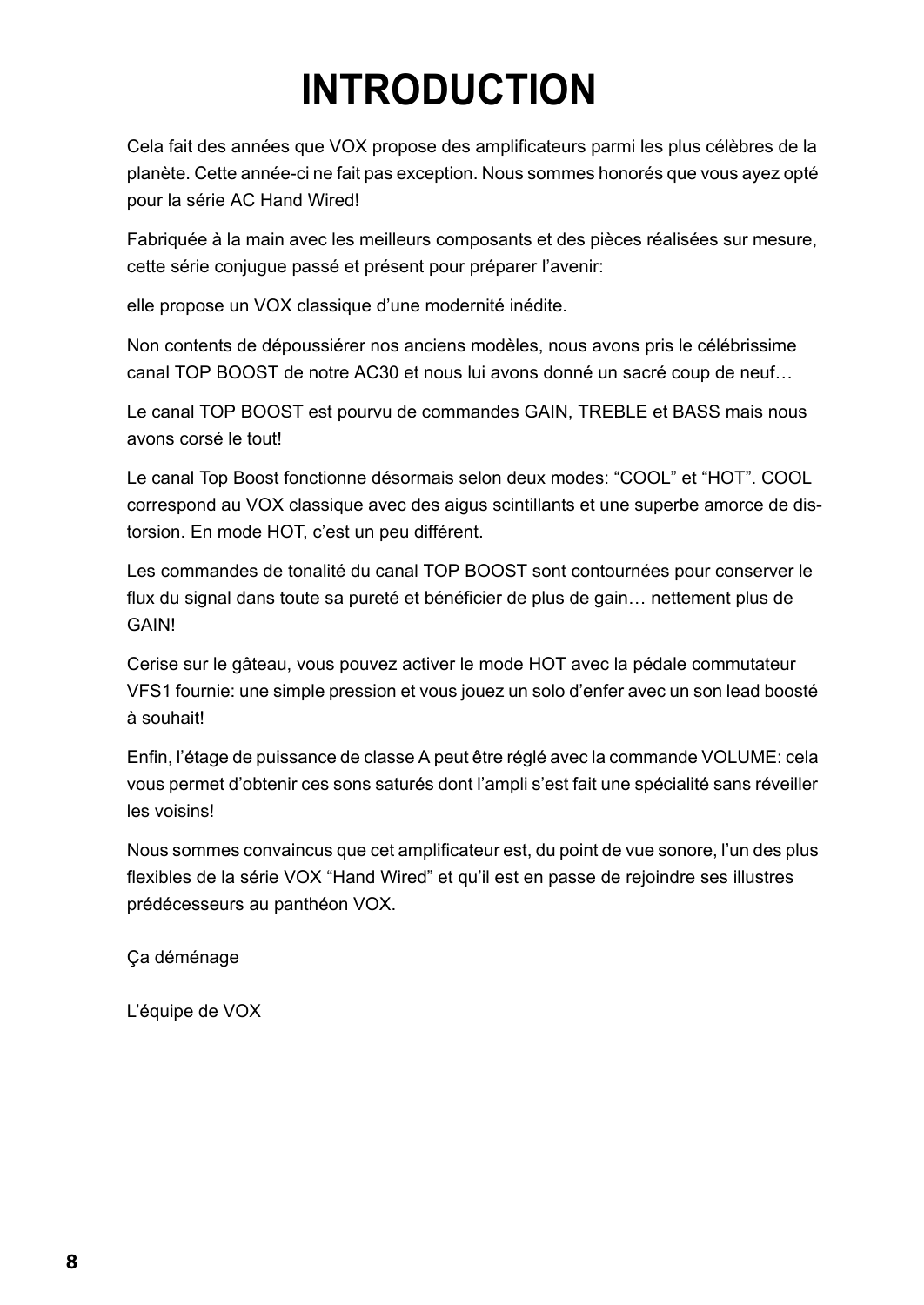### **FACE AVANT**



### **1. INPUT HIGH/LOW**

Branchez la guitare à une de ces entrées. L'entrée LOW offre une réserve (headroom) plus importante pour son clair tandis que l'entrée HIGH génère plus de gain.

### **2. Commande GAIN**

Cette commande règle le volume du préampli et détermine la distorsion du préampli. Pour un son clean, réglez la commande un peu avant 12h; pour plus de distorsion, passez à droite toute!

**ATTENTION:** De par la nature de son design, le circuit a besoin de quelques minutes pour se stabiliser une fois l'ampli mis en sous tension. Il se peut que vous entendiez des bruits au cours de ce laps de temps, mais ils disparaîtront très rapidement.

### **3. Commande TREBLE**

Cette commande règle les hautes fréquences (l'aigu) du son; vous pouvez aller d'un son doux et rond (à gauche toute) à un son tranchant et éclatant (à fond à droite) en passant par tous les stades intermédiaires.

### **4. Commande BASS**

Cette commande règle les basses fréquences du son; vous pouvez passer d'un son fin et léger (à gauche toute) à un son chaud et gras (à fond à droite) en passant par tous les stades intermédiaires.

### **5. Commutateur HOT/COOL**

En mode COOL, le canal Top Boost fonctionne de façon traditionnelle avec les commandes TREBLE et BASS entièrement disponibles. En mode HOT, par contre, les commandes de tonalité sont contournées pour accentuer nettement le gain. Le mode HOT doit être sélectionné pour que le commutateur au pied fonctionne.

**ATTENTION:** En mode HOT, les commandes de tonalité gardent une légère influence sur le son.

### **6. Commande VOLUME**

Cette commande règle le volume global de votre ampli et, comme il s'agit d'un modèle classe A asymétrique, elle a un effet sur la distorsion de l'ampli de puissance.

**7. Commutateur POWER**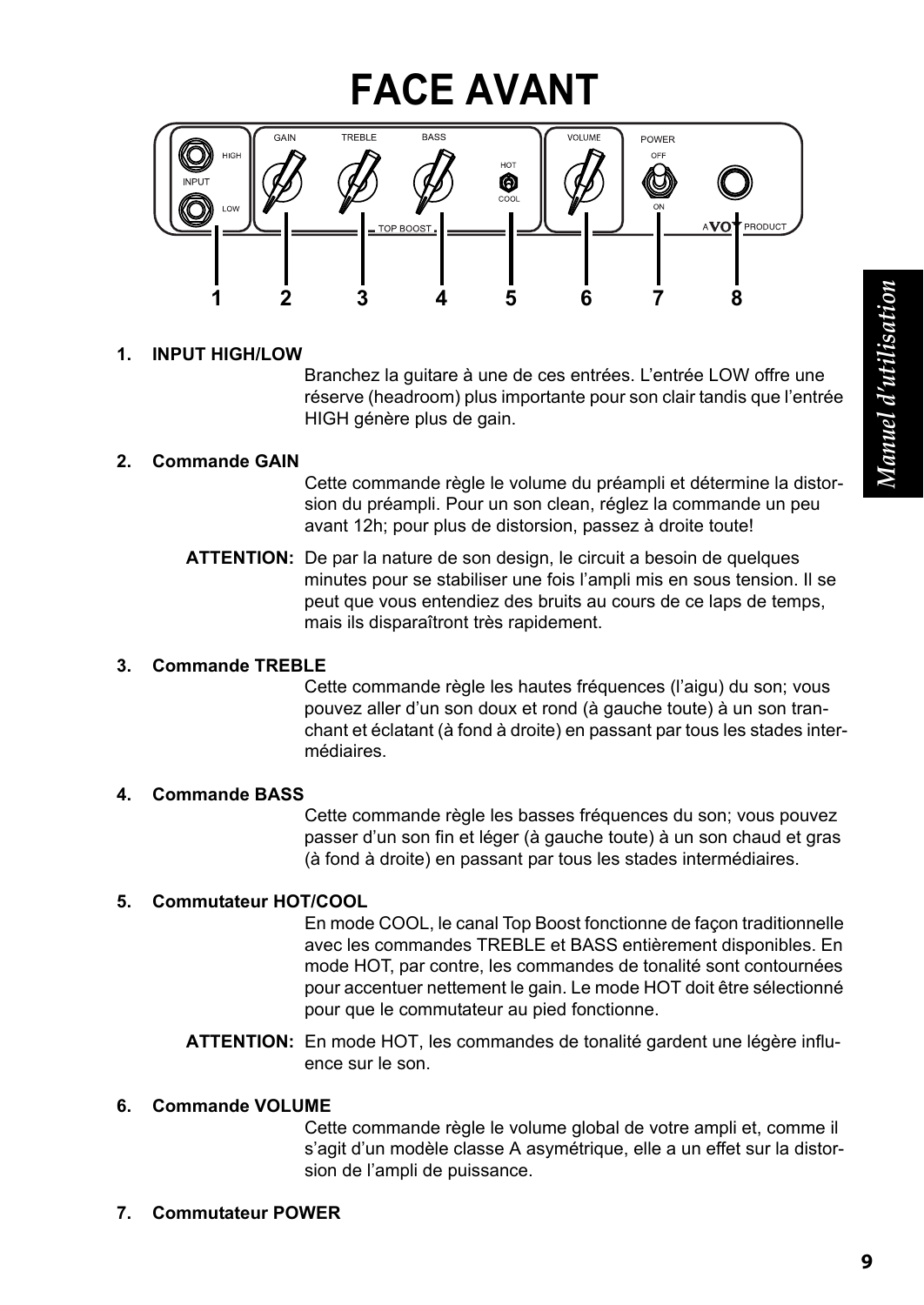Il met l'ampli sous et hors tension. Coupez toujours l'alimentation de l'amplificateur et débranchez-le avant de le déplacer.

**8. indicateur** Il indique si l'ampli est sous ou hors tension!



### **1. Prise FOOT SWITCH**

C'est ici que vous branchez la pédale commutateur fournie (VFS1) pour alterner les modes "HOT" et "COOL" du canal TOP BOOST (le mode "HOT" doit être sélectionné sur le panneau avant pour que la pédale commutateur fonctionne).

### **2. EXTERNAL SPEAKER OUT**

Elle permet de brancher l'AC4HW1 à une enceinte de16Ω.

**Remarque:** Quand une enceinte est branchée, le haut-parleur interne est coupé.

- **AVERTISSEMENT:** Pour garantir un fonctionnement correct de votre système, vous devez respecter les points suivants.
	- a) Utilisez exclusivement une enceinte externe d'une impédance de 16Ω.
	- b) Ne branchez pas de baffle d'une puissance admissible inférieure à 4 watts. Le baffle peut être détruit si vous ne respectez pas cette mise en garde — ce n'est pas recommandé !
	- c) Vous devez utiliser un câble de baffle pour brancher un baffle externe. N'utilisez pas de câble blindé comme ceux reliant une guitare à un ampli.
	- d) Vous devez couper l'alimentation électrique avant de brancher le câble. Brancher le câble avec l'ampli sous tension peut endommager celui-ci.
- **3. MAINS INPUT** Branchez le câble d'alimentation fourni ici.
	- **REMARQUE:** Utilisez exclusivement le câble d'alimentation fourni avec l'AC4HW1. L'utilisation de tout autre câble peut provoquer des dysfonctionnements.

La tension indiquée pour votre amplificateur est précisée en face arrière de l'amplificateur. Avant d'effectuer la moindre connexion ou de mettre l'ampli sous tension, vérifiez que la tension est correcte. En cas de doute, contactez votre revendeur VOX.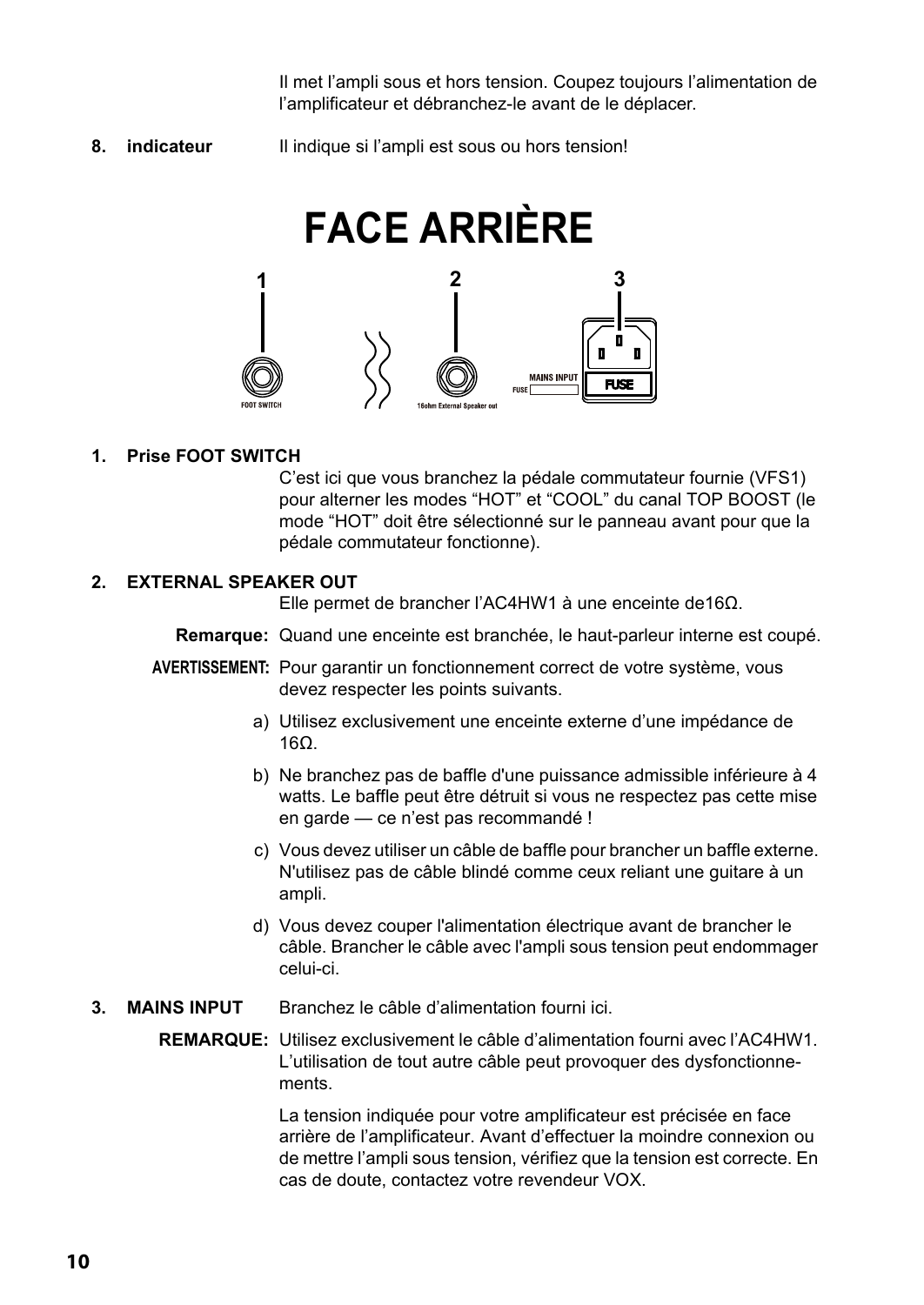# Manuel d'utilisation *Manuel d'utilisation*

# **FICHE TECHNIQUEES**

| • Contrôles:              | GAIN, BASS, TREBLE, VOLUME, HOT/COOL                                              |  |  |  |
|---------------------------|-----------------------------------------------------------------------------------|--|--|--|
| ∙ Entrées:                | Prises INPUT HIGH et LOW, Prise FOOT SWITCH                                       |  |  |  |
| • Sortie:                 | prise pour baffle externe                                                         |  |  |  |
| • Lampes:                 | 2 x 12AX7, 1 x EL84                                                               |  |  |  |
| • Puissance de sortie:    | 4 watts RMS (16 $\Omega$ )                                                        |  |  |  |
| • Haut-parleurs:          | 1 x 12" Celestion G12M (16 $\Omega$ )                                             |  |  |  |
| • Dimensions (L x P x H): | 416 x 265 x 455 mm                                                                |  |  |  |
| • Poids:                  | 14 kg                                                                             |  |  |  |
| • Accessoires fournis:    | Câble d'alimentation, Manuel d'utilisation, Pédale VFS1,<br>Housse anti-poussière |  |  |  |

\* Les caractéristiques et l'aspect du produit sont susceptibles d'être modifiés sans avis préalable en vue d'une amélioration.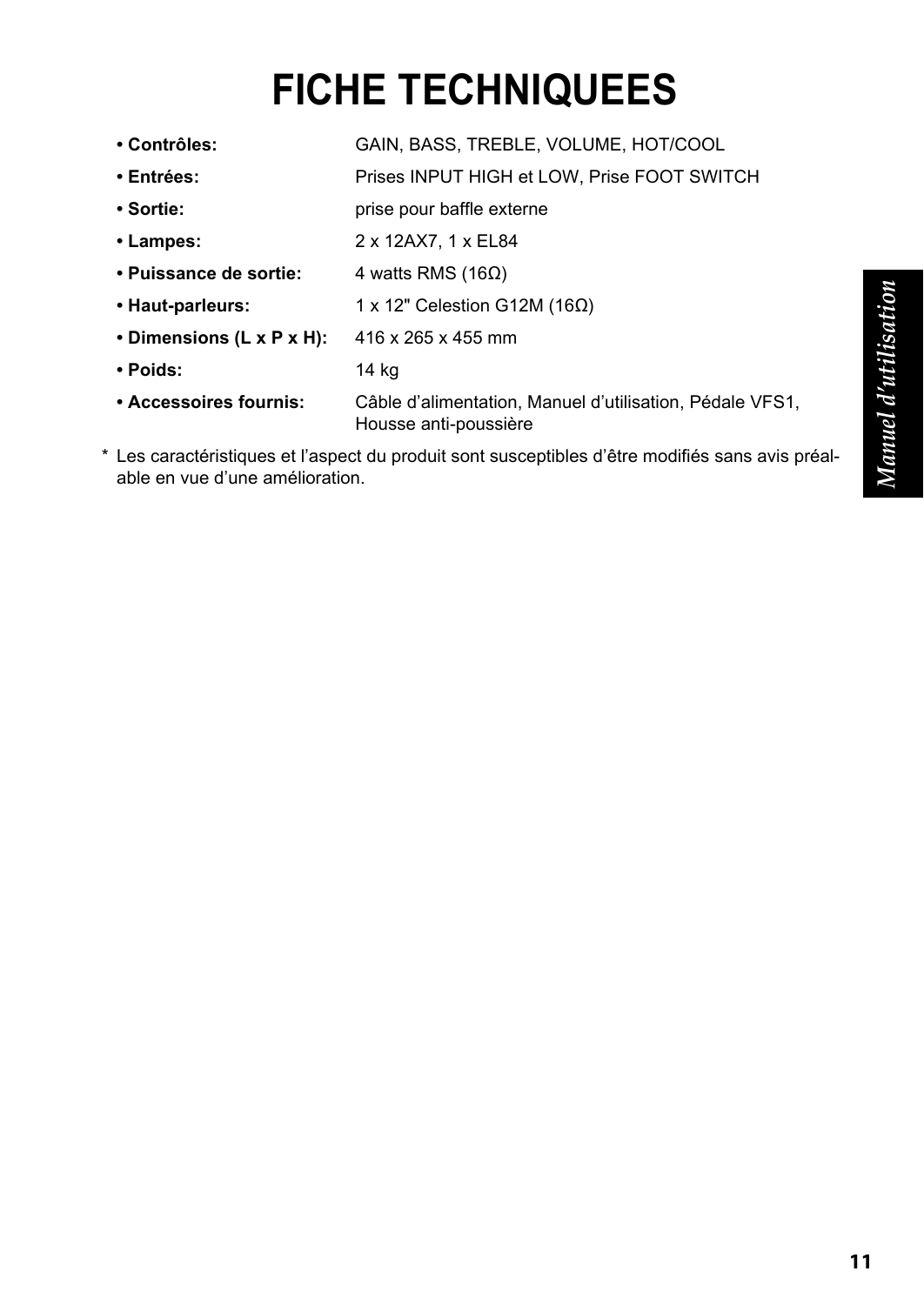### **WICHTIGE SICHERHEITSHINWEISE**

- Bitte lesen Sie sich alle Bedienhinweise durch.
- Bewahren Sie diese Bedienhinweise auf.
- Beachten Sie alle Warnungen.
- Befolgen Sie alle Instruktionen.
- Verwenden Sie dieses Gerät niemals in der Nähe von Wasser.
- Ein netzgespeistes Gerät darf niemals Regen- oder Wassertropfen ausgesetzt werden. Außerdem darf man keine Flüssigkeitsbehälter wie Vasen usw. darauf stellen.
- Reinigen Sie es ausschließlich mit einem trockenen Tuch.
- Versperren Sie niemals die Lüftungsschlitze und stellen Sie das Gerät nur an Orten auf, die vom Hersteller ausdrücklich empfohlen werden.
- Stellen Sie das Gerät niemals in die Nähe einer Wärmequelle, z.B. eines Heizkörpers, Ofens oder eines anderen Wärme erzeugenden Gerätes (darunter auch Endstufen).
- Versuchen Sie niemals, die polarisierte Leitung bzw. Erde hochzulegen oder zu umgehen. Ein polarisierter Stecker ist mit zwei flachen Stiften unterschiedlicher Breite versehen. Ein Stecker mit Erdung weist zwei Stifte und eine Erdungsbuchse auf. Wenn der beiliegende Stecker nicht in Ihre Steckdose passt, sollten Sie einen Elektriker bitten, die Steckdose zu erneuern (für die USA und Kanada).
- Sorgen Sie dafür, dass man weder über das Netzkabel stolpern kann, noch dass es in unmittelbarer Nähe einer Steckdose, darunter auch Zusatzsteckdosen anderer Geräte, abgeklemmt wird. Auch am Austritt aus dem Gerät darf das Netzkabel auf keinen Fall gequetscht werden.
- Verwenden Sie nur Halterungen/Zubehör, die/das vom Hersteller ausdrücklich empfohlen werden/wird.
- Im Falle eines Gewitters bzw. wenn Sie das Gerät längere Zeit nicht verwenden möchten, lösen Sie bitte den Netzanschluss.
- Durch Ausschalten des Hauptschalters wird dieses Erzeugnis nicht vollständig vom Netz getrennt. Ziehen Sie deshalb den Stecker des Netzkabels aus der Steckdose, wenn Sie das Erzeugnis längere Zeit nicht verwenden.
- Stellen Sie diesen Verstärker in der Nähe einer Wand Schutzkontaktdose auf und achten Sie auf die freie Zugänglichkeit des Netzanschlusskabels.
- Warnhinweis: Dieser Verstärker darf nur an Steckdosen mit Schutzleiter (Erdung) betrieben werden.
- Überlassen Sie alle Wartungsarbeiten einem erfahrenen Wartungstechniker. Wartungsarbeiten oder Reparaturen sind erforderlich, wenn das Netzkabel oder der Stecker beschädigt ist, wenn Flüssigkeit oder andere Gegenstände in das Geräteinnere gefallen sind, wenn das Gerät im Regen gestanden hat, sich nicht erwartungsgemäß verhält oder wenn es gefallen ist.
- Stellen Sie das Gerät niemals unmittelbar neben die Steckdose und/ oder Erweiterungssteckdose eines anderen Geräts.
- Stellen Sie das Gerät während des Betriebes niemals in einen Türschrank oder den Lieferkarton.
- Hohe Schallpegel bei Verwendung eines großen oder kleinen Kopfhörers können Hörschäden verursachen.
- Stellen Sie das Gerät nur auf einen Wagen, Ständer, Stative, Halterungen oder Tische, die vom Hersteller ausdrücklich empfohlen werden oder eventuell zum Lieferumfang gehören. Seien Sie beim Verschieben eines geeigneten Wagens vorsichtig, damit weder er, noch das Gerät selbst umkippt bzw. hinfällt und Sie eventuell verletzt.



### **WARNING:**

TO REDUCE THE RISK OF FIRE OR ELECTRIC SHOCK DO NOT **EXPOSE THIS PRODUCT TO RAIN OR MOISTURE.** 





Der als Pfeil dargestellte Blitz in einem Dreieck weist den Anwender auf nicht isolierte, "gefährliche Spannungen" im Geräteinneren hin, die so stark sein können, dass sie einen Stromschlag verursachen..



Das Ausrufezeichen in einem Dreieck weist den Anwender darauf hin, dass zum Lieferumfang des Gerätes wichtige Bedienund Wartungshinweise (eventuell Reparaturhinweise) gehören.

### **Hinweis zur Entsorgung (Nur EU)**



Wenn Sie das Symbol mit der "durchgekreuzten Mülltonne" auf Ihrem Produkt, der dazugehörigen Bedienungsanleitung, der Batterie oder dem Batteriefach sehen, müssen Sie das Produkt in der vorgeschriebenen Art und Weise entsorgen. Dies bedeutet, dass dieses Produkt mit elektrischen und elektronischen Komponen-

ten nicht mit dem normalen Hausmüll entsorgt werden darf. Für Produkte dieser Art existiert ein separates, gesetzlich festgelegtes Entsorgungssystem.

Gebrauchte elektrische und elektronische Geräte müssen separat entsorgt werden, um ein umweltgerechtes Recycling sicherzustellen. Diese Produkte müssen bei benannten Sammelstellen abgegeben werden. Die Entsorgung ist für den Endverbraucher kostenfrei! Bitte erkundigen sie sich bei ihrer zuständigen Behörde, wo sie diese Produkte zur fachgerechten Entsorgung abgeben können.

Falls ihr Produkt mit Batterien oder Akkumulatoren ausgerüstet ist, müssen sie diese vor Abgabe des Produktes entfernen und separat entsorgen (siehe oben). Die Abgabe dieses Produktes bei einer zuständigen Stelle hilft ihnen, dass das Produkt umweltgerecht entsorgt wird. Damit leisten sie persönlich einen nicht unerheblichen Beitrag zum Schutz der Umwelt und der menschlichen Gesundheit vor möglichen negativen Effekten durch unsachgemäße Entsorgung von Müll. Batterien oder Akkus, die Schadstoffe enthalten, sind auch mit dem Symbol einer durchgekreuzten Mülltonne gekennzeichnet. In der Nähe zum Mülltonnensymbol befindet sich die chemische Bezeichnung des Schadstoffes. Cd oder NiCd steht für Cadmium, Pb für Blei und Hg für Quecksilber.

Alle Produkt- und Firmennamen sind Warenzeichen oder eingetragene Warenzeichen der betreffenden Eigentümer.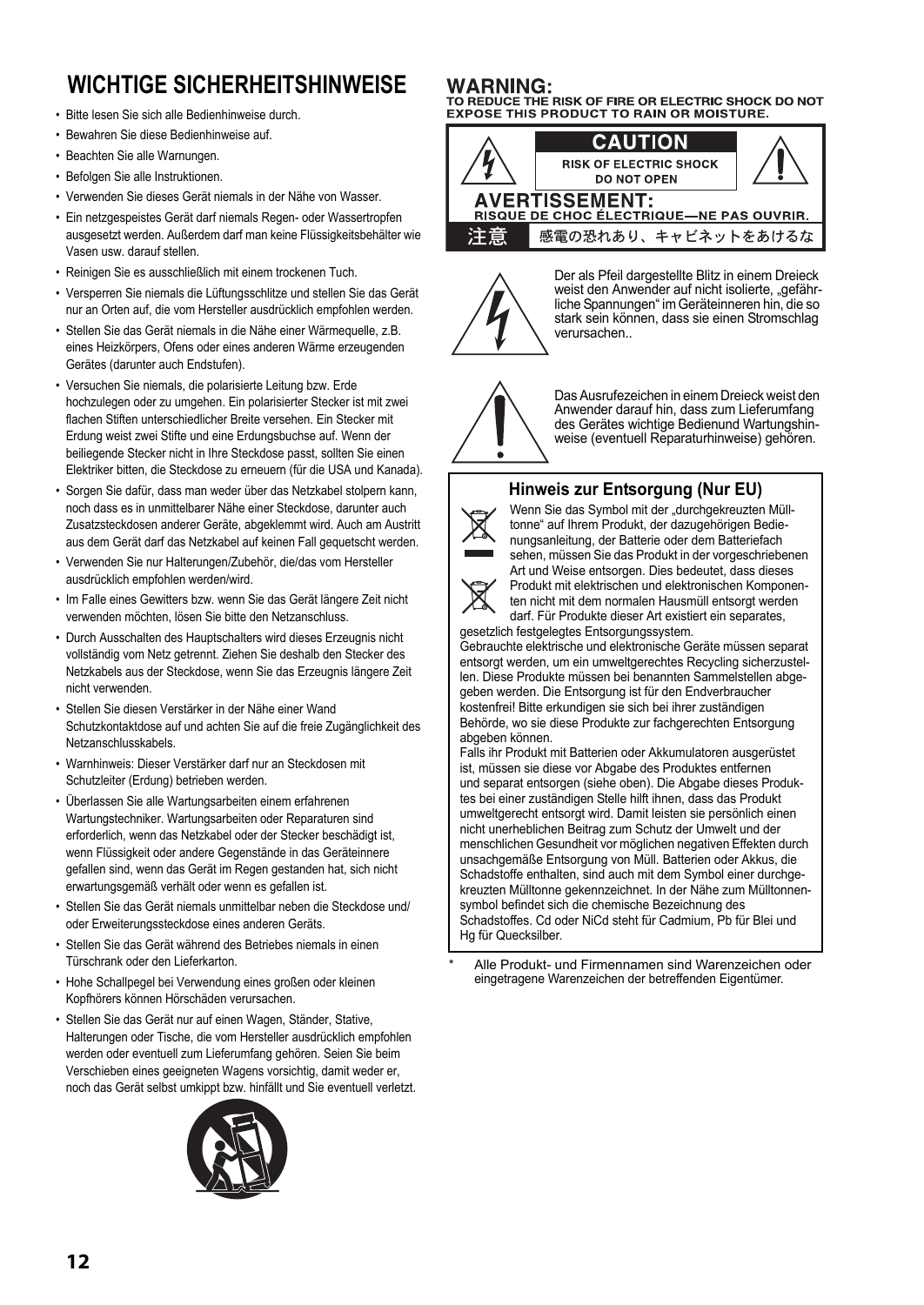### **VORWEG**

Seit Jahrzehnten gilt VOX als einer der tonangebenden Hersteller von Verstärkern, die Geschichte geschrieben haben. Das wollen wir auch in Zukunft so halten. Aber natürlich freuen wir uns noch viel mehr über Ihre Entscheidung zu einem Verstärker der AC Hand Wired-Serie!

Diese handgefertigten Amps enthalten die besten zur Zeit verfügbaren Komponenten und klingen wahlweise wie ein "Vintage"- oder ein neuzeitlicher Verstärker.

Das klassische VOX-Erbe wird hier mit der Moderne verquickt.

Allerdings fanden wir das Aufmöbeln eines bewährten Konzepts etwas zu wenig und haben uns den "TOP BOOST"-Kanal des AC30 daher noch einmal vorgeknöpft, um ihn einer Generalüberholung zu unterziehen…

Der "TOP BOOST"-Kanal bietet zwar weiterhin die Regler GAIN, TREBLE und BASS, allerdings haben wir uns noch etwas TOLLES ausgedacht!

Ab sofort bietet der "Top Boost"-Kanal nämlich zwei Modi: "COOL" und "HOT". "COOL" vertritt das klassische VOX-Erbe mit filigranen Höhen und einem "Breakup" zum Dahinschmelzen. Bei "HOT" geht es heißer zu.

Im "HOT"-Modus werden die TOP BOOST-Klangregler im Sinne eines porentief reinen Signalwegs nämlich umgangen, und das bedeutet unter dem Strich vor allem MEHR GAIN!

Der "HOT"-Modus kann übrigens mit dem beiliegenden VFS1 Fußtaster aktiviert werden, wenn Sie endlich Ihr Solo spielen dürfen.

Die "Class A"-Endstufe kann mit einem VOLUME-Regler gebändigt werden, damit Sie ungetrübt abrocken können, ohne die Nachbarn zu wecken!

Unserer bescheidenen Meinung nach verfügen Sie über einen der besten handgefertigten VOX-Verstärker aller Zeiten, der schon bald mit seinen illustren Vorfahren in einem Atemzug genannt werden wird.

Viel Spaß!

Ihr VOX-Team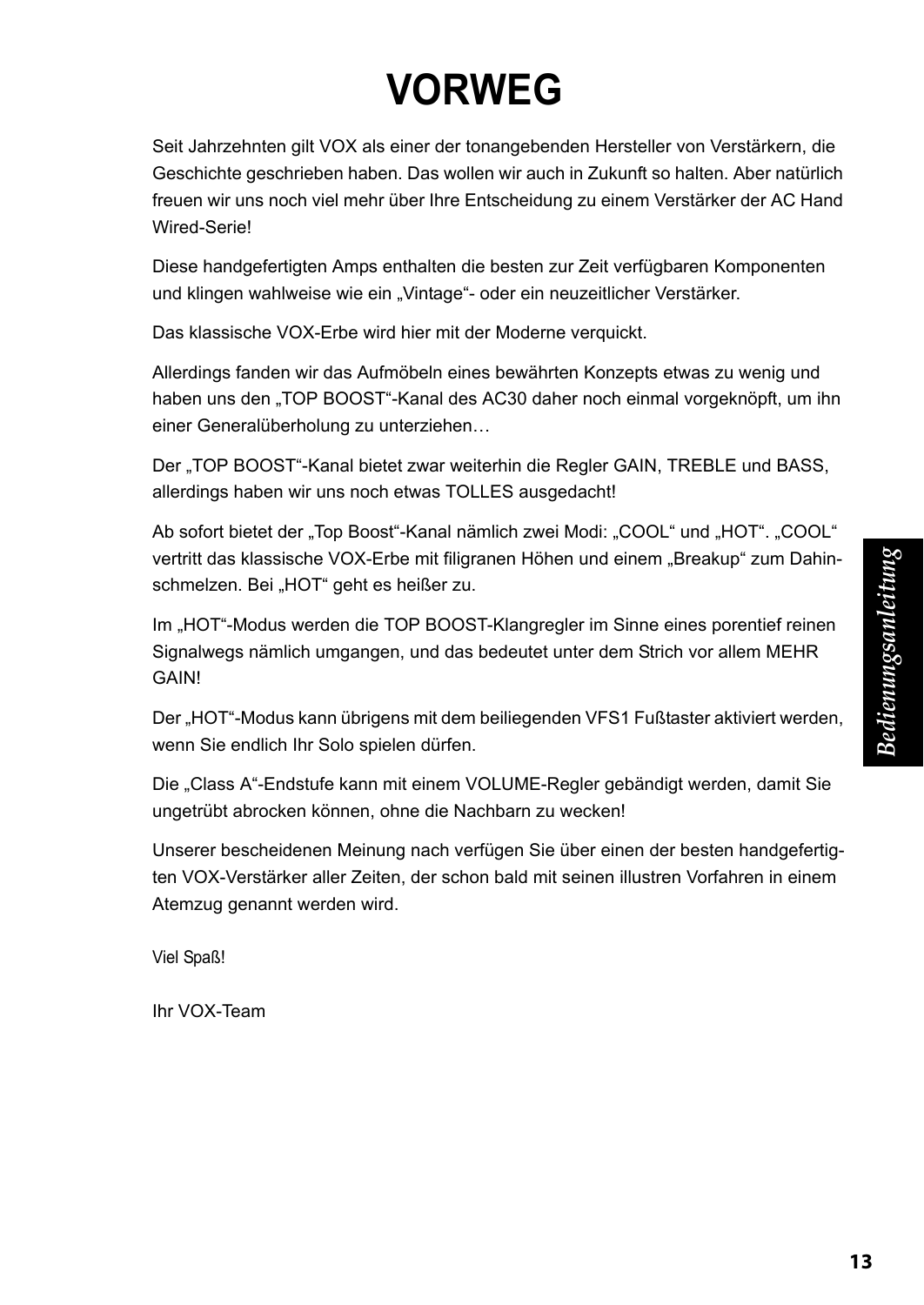### **BEDIENFELD**



- **1. INPUT HIGH/LOW** Verbinden Sie Ihre Gitarre mit einem dieser beiden Eingänge. Der LOW-Eingang bietet eine höhere "Clean"-Reserve, der HIGH-Eingang dagegen eine stärkere Pegelanhebung.
- **2. GAIN-Regler** Hiermit regeln Sie den Vorverstärkerpegel und gleichzeitig die Verzerrungsintensität. Einen "cleanen" Sound erzielen Sie, indem Sie den Regler nie weiter als bis "kurz vor 12" drehen. Am frühen und späten Nachmittag wird jedoch je länger je mehr gebraten.
	- **Anmerkung:** Schaltungsbedingt kann es nach Einschalten des Verstärkers einige Minuten dauern bis der Betriebszustand erreicht ist. Währenddessen können einige Störgeräusche auftreten, die nach kurzer Zeit wieder nachlassen.
- **3. TREBLE-Regler** Hiermit können die Höhen angehoben und abgesenkt werden von "geschmeidig und rund" (ganz links) bis "beißend" (ganz rechts). Zwischenlösungen sind ebenfalls empfehlenswert.
- **4. BASS-Regler** Hiermit können die tiefen Frequenzen angehoben und abgesenkt werden von "dünn und unaufdringlich" (ganz links) bis "warm und fett" (ganz rechts). Auch die Zwischenlösungen sind empfehlenswert.

### **5. HOT/COOL-Schalter**

Wenn Sie "COOL" wählen, verhält sich der "Top Boost"-Kanal wie seine Vorfahren. Bei Bedarf kann der Frequenzgang mit dem TRE-BLE- und BASS-Regler geändert werden. Im "HOT"-Modus werden die Klangregler umgangen, was zu einem merklichen Pegelschub führt. Die Fußtasterbedienung ist erst möglich, nachdem Sie den "HOT"-Modus aktiviert haben.

- **Anmerkung:** Selbst im HOT-Modus beeinflussen die Klangregler noch den Sound.
- **6. VOLUME-Regler** Hiermit regeln Sie den Ausgangspegel des Verstärkers. Da es sich um eine "Class A"-Schaltung handelt, beeinflusst diese Einstellung außerdem die Zerrintensität der Endstufe.
- **7. POWER-Schalter** Hiermit schalten Sie den Verstärker ein und aus. Vor Lösen des Netzanschlusses und dem anschließenden Transport müssen Sie den Amp unbedingt ausschalten.
- **8. Indicator** Leuchtet, wenn der Verstärker eingeschaltet ist.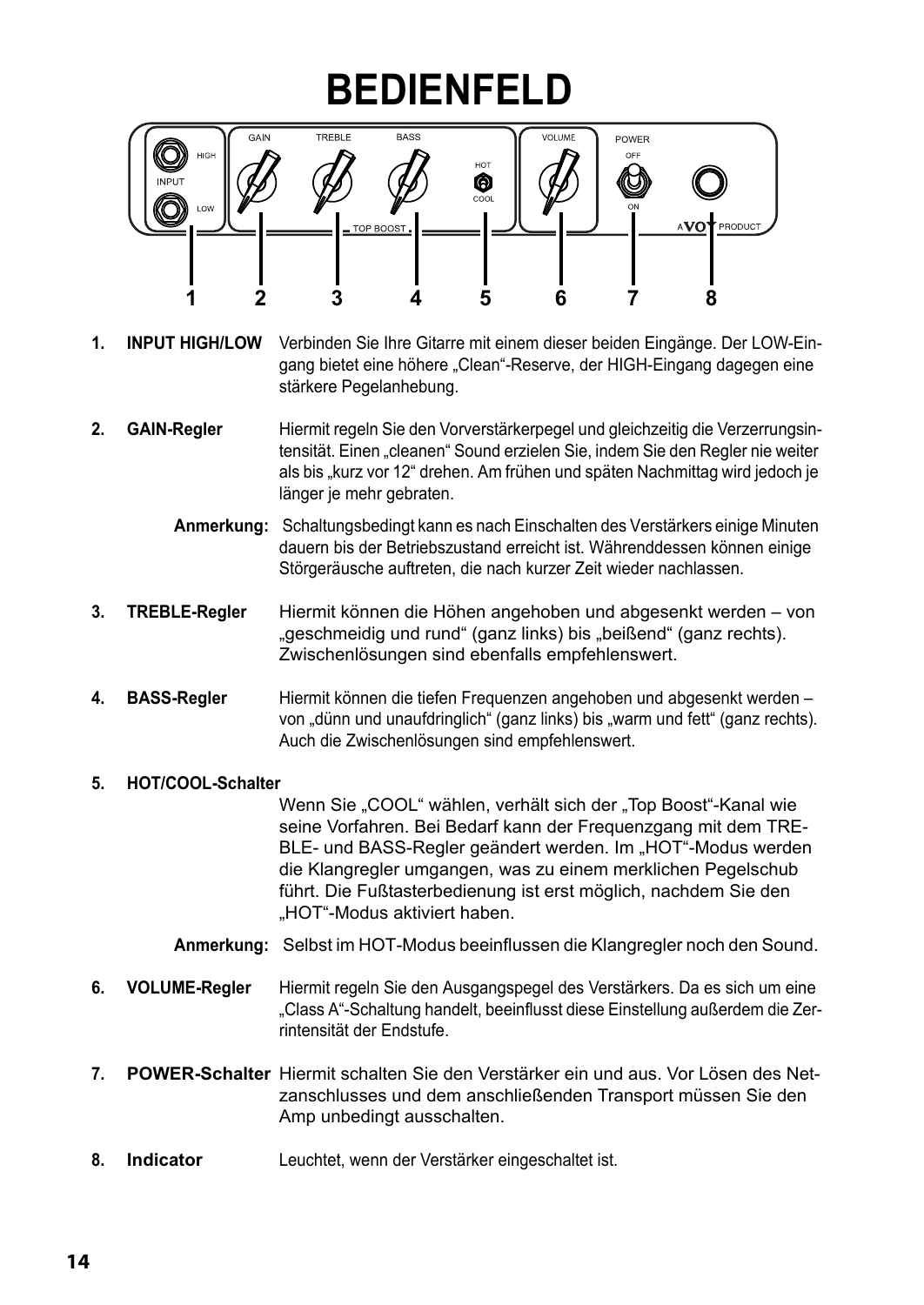# **RÜCKSEITE**



### **1. FOOT SWITCH-Buchse**

Hier muss der beiliegende Fußtaster (VFS1) angeschlossen werden, um abwechselnd den HOT- und COOL-Modus des "TOP BOOST"-Kanals zu wählen (der Fußtaster funktioniert nur, wenn der HOT-Modus auf der Frontplatte aktiviert wurde).

### **2. EXTERNAL SPEAKER OUT**

Erlaubt das Anschließen einer 16Ω-Box an den AC4HW1.

- **Anmerkung:** Wenn Sie eine externe Box anschließen, wird der interne Lautsprecher stummgeschaltet.
- **WARNUNG:** Das System funktioniert nur ordnungsgemäß, wenn Sie folgende Punkte beachten.
	- a) Verwenden Sie niemals eine externe Box mit einer anderen Impedanz als 16Ω.
	- b) Verwenden Sie niemals eine Box mit einer Eingangskapazität von weniger als 4W. Lautsprecher, die diese Anforderungen nicht erfüllen, sind in kürzester Zeit kaputt!
	- c) Für die Verbindung der Box benötigen Sie ein Lautsprecherkabel. Geschirmte, d.h. Gitarrenkabel eignen sich hierfür nicht.
	- d) Schalten Sie den Verstärker vor Anschließen der Box aus. Wenn Sie das nicht tun, überlebt der Amp den Anschlussversuch eventuell nicht.

### **3. MAINS INPUT** Schließen Sie hier das beiliegende Netzkabel an.

**Anmerkung:** Verwenden Sie ausschließlich das zum Lieferumfang des AC4HW1 gehörige Netzkabel. Die Verwendung anderer Kabel könnte zu Schäden führen.

> Die vorausgesetzte Netzspannung wird auf der Geräterückseite erwähnt. Überprüfen Sie vor Herstellen des Netzanschlusses und Einschalten des Verstärkers, ob er mit der am Einsatzort angebotenen Netzspannung betrieben werden darf. Wenden Sie sich im Zweifelsfall an Ihren VOX-Händler.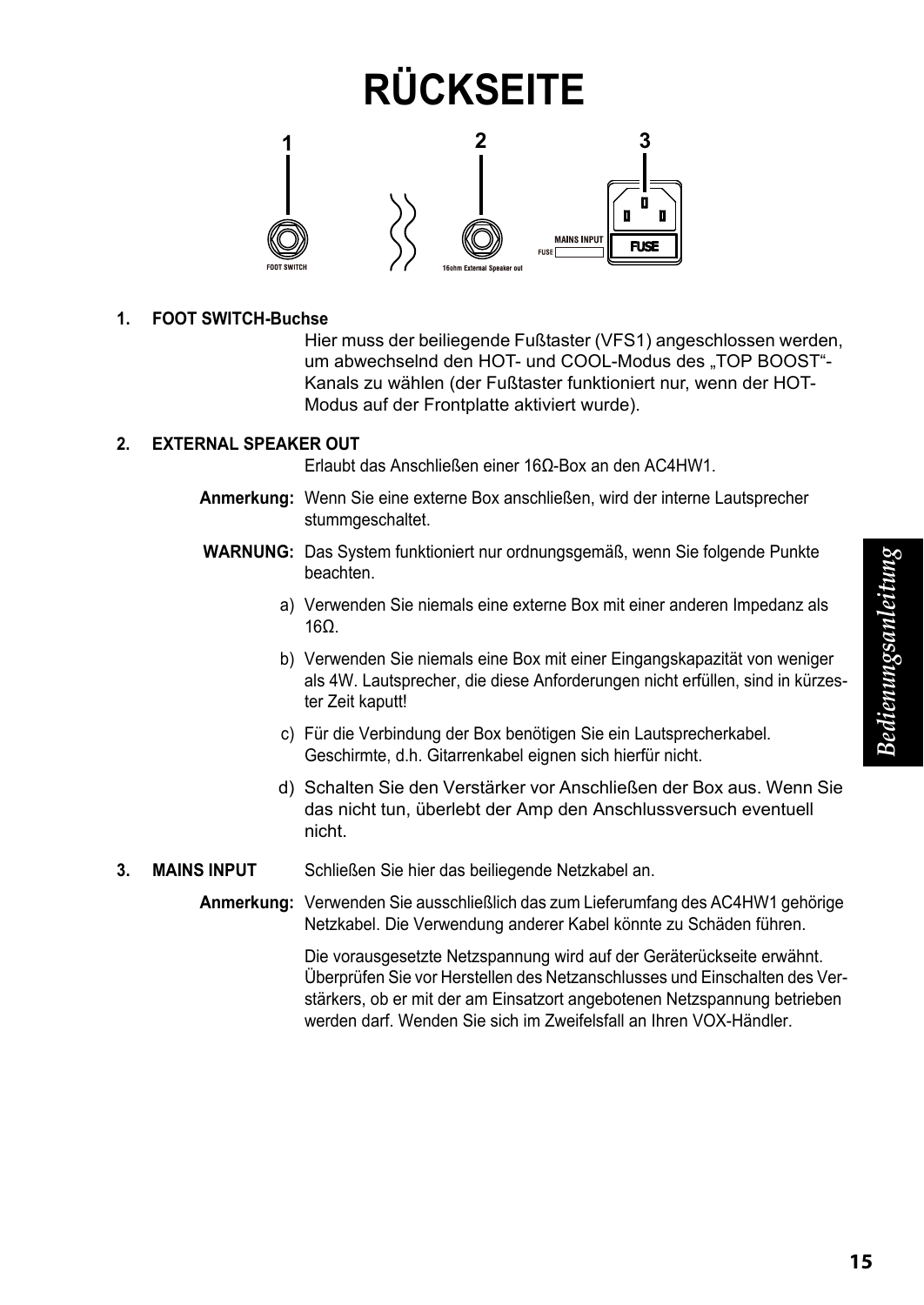# **TECHNISCHE DATEN**

| GAIN, BASS, TREBLE, VOLUME, HOT/COOL                                   |
|------------------------------------------------------------------------|
| INPUT-Buchse (HIGH und LOW), FOOT SWITCH-Buchse                        |
| <b>External SP-Buchse</b>                                              |
| 2 x 12AX7, 1 x EL84                                                    |
| 4 watts RMS (16 $\Omega$ )                                             |
| 1 x 12" Celestion G12M (16 $\Omega$ )                                  |
| 416 x 265 x 455 mm                                                     |
| 14 kg                                                                  |
| Netzkabel, Bedienungsanleitung, Fußschalter VFS1, Verstarker-<br>hülle |
|                                                                        |

\* Änderungen der technischen Daten und des Designs ohne vorherige Ankündigung vorbehalten.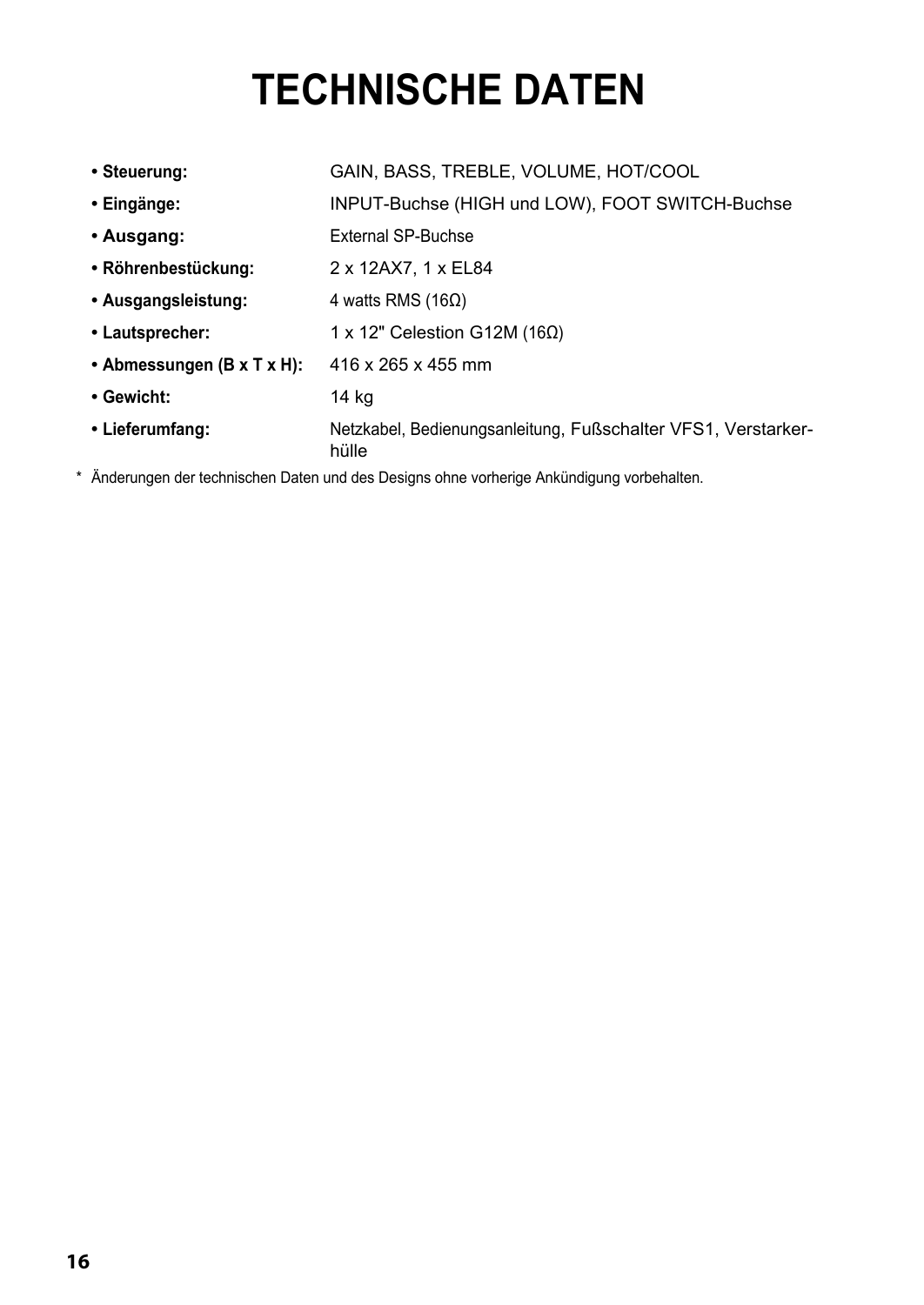### **INSTRUCCIONES DE SEGURIDAD IMPORTANTES**

- Lea todas las instrucciones antes de utilizar el producto.
- GUARDE ESTAS INSTRUCCIONES
- Cumpla estas instrucciones
- No utilice este producto cerca del agua; por ejemplo, cerca de una bañera, lavabo, lavadero, en un sótano húmedo, o cerca de una piscina o similar.
- Este producto sólo debe ser utilizado en el soporte recomendado por el fabricante.
- Este producto, ya sea solo o en combinación con un amplificador y auriculares o altavoces puede causar pérdida auditiva permanente. No lo utilice durante largo tiempo a gran volumen, o a un volumen que resulte incómodo. Si nota alguna pérdida de audición, consulte con un especialista.
- El producto debe ser colocado en tal forma que no se interfiera con su adecuada ventilación.
- El producto debe ser situado lejos de fuentes de calor, como radiadores, calefactores u otros aparatos que produzcan calor.
- El producto debe ser conectado a una fuente de corriente eléctrica del tipo descrito en las instrucciones de funcionamiento o tal como esté marcado en el producto.
- El cable de alimentación debe ser desenchufado cuando no se vaya a utilizar el aparato durante largo tiempo.
- Debe ponerse especial cuidado en que no caigan objetos o líquidos en el interior por las aberturas.
- Debe ponerse especial cuidado en que las aberturas de ventilación estén libres y que haya suficiente espacio de aire alrededor de la unidad.
- El producto debe ser revisado por personal cualificado cuando: El cable de alimentación o el enchufe se haya dañado, o Hayan caído objetos o líquidos en el producto, o El producto haya sido expuesto a la lluvia, o El producto no funcione normalmente o exhiba un cambio importante de prestaciones, o El producto se haya caído, o el chasis se haya dañado.
- No intente realizar mantenimiento de este producto más que como se describe en las instrucciones de mantenimiento por parte del usuario. Todas las demás tareas deben ser llevadas a cabo por personal cualificado.
- Instale este producto cerca de un enchufe y deje el cable de corriente accesible.
- ATENCIÓN—Este producto ha de ser conectado a un enchufe con toma de tierra.
- Use solamente los accesorios y soportes especificados por el fabricante.
- Desenchufe este aparato durante tormentas eléctricas o si no lo va a utilizar durante un largo periodo.
- No instale este equipo en una posición alejada de la toma de alimentación.
- No instale este equipo en un lugar confinado, tal como una caja o similar.
- La presión sonora excesiva de los auriculares y los propios auriculares pueden causar pérdida de audición.
- Use este equipo solamente con el carro, soporte, trípode o mesa especificado por el fabricante. Si usa un carro tenga cuidado al moverlo para evitar daños a personas si se cae del carro..



### **WARNING:**

TO REDUCE THE RISK OF FIRE OR ELECTRIC SHOCK DO NOT **EXPOSE THIS PRODUCT TO RAIN OR MOISTURE.** 





El símbolo del rayo significa que existen voltajes peligrosos sin aislar en el interior de la unidad, que pueden ser de magnitud suficiente para constituir un riesgo de electrocución..



El signo de admiración indica al usuario que existen instrucciones de funcionamiento y mantenimiento importantes en el manual que acompaña al producto.

### **Nota respecto a residuos y deshechos (solo UE)**



Cuando aparezca el símbolo del cubo de basuratachado sobre un producto, su manual de usuario, labatería, o el embalaje de cualquiera de éstos, significa que cuando quiere tire dichos artículos a la basura, ha de hacerlo en acuerdo con la normativa vigente de la Unión Europea. No

debe verter dichos artículos junto con la basura de casa. Verter este producto de manera adecuada

ayudará a evitar daños a su salud pública y posibles daños al medioambiente. Cada país tiene una normativa específica acerca de cómo verter productos potencialmente tóxicos, por tanto le rogamos que se ponga en contacto con su oficina o ministerio de medioambiente para más detalles. Si la batería contiene metales pesados por encima del límite permitido, habrá un símbolo de un material químico, debajo del símbolo del cubo de basura tachado.

\*Todos los nombres de productos y compañías son marcas comerciales o marcas registradas de sus respectivos propietarios.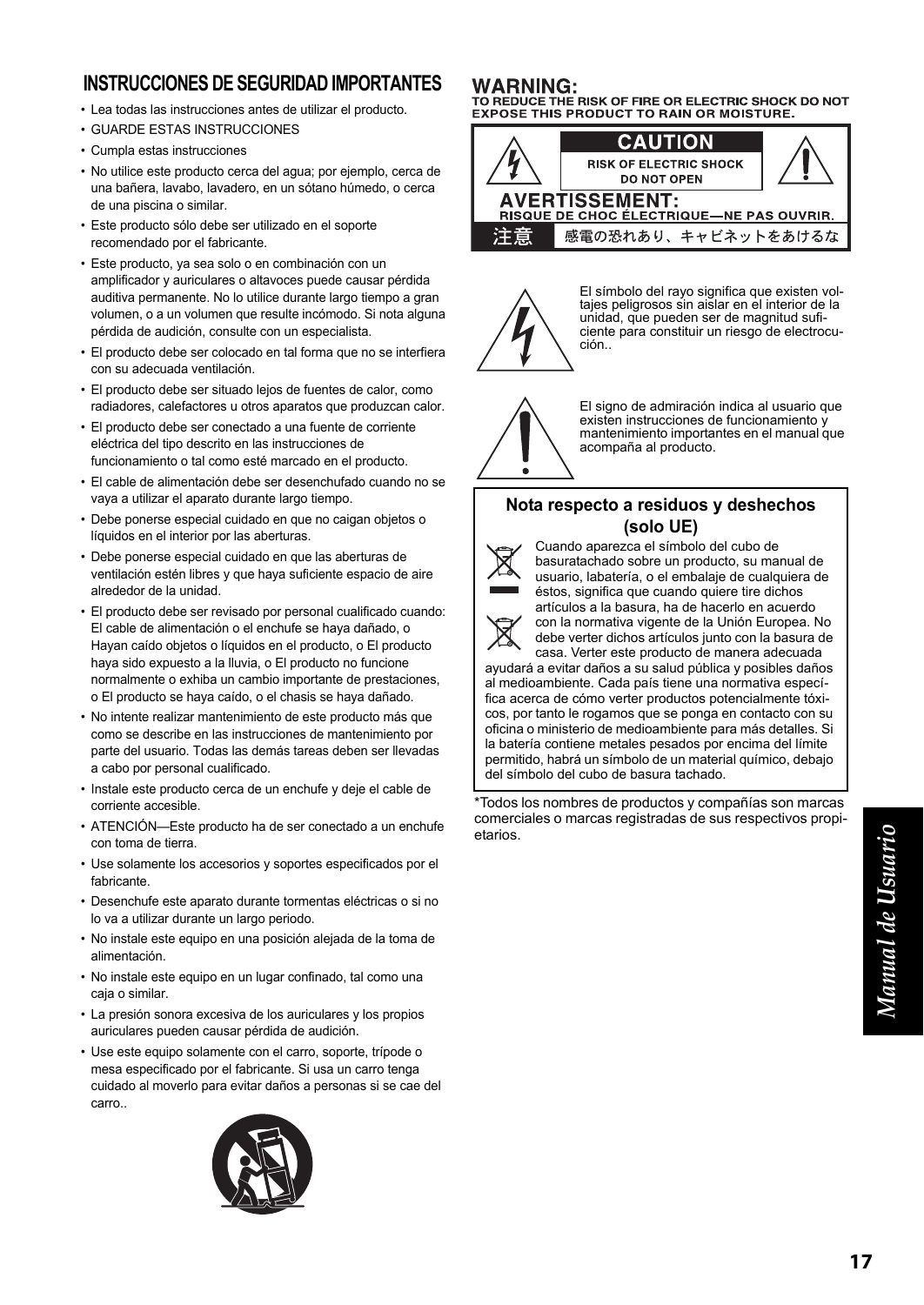# **INTRODUCCIÓN**

Durante muchos años, VOX ha estado diseñando y fabricando algunos de los amplificadores más populares del mundo, y este año no es una excepción. ¡Nos enorgullece que haya elegido añadir la serie AC Hand Wired a su arsenal sónico!

Se ha fabricado cuidadosamente a mano, utilizando los componentes más refinados y piezas personalizadas para unir lo antiguo con lo nuevo.

Se trata de un clásico de VOX con un aire renovado.

Como nos pareció que quitar el polvo a los diseños antiguos no era suficiente, decidimos modernizar el icónico canal TOP BOOST de nuestro AC30…

Ahora, el canal TOP BOOST dispone de controles GAIN, TREBLE y BASS, ¡pero hemos añadido algo todavía MEJOR!

Ahora, el canal Top Boost dispone de dos modos distintos, "COOL" y "HOT". COOL es un clásico de VOX; agudos brillantes y fantástica resonancia. HOT es ligeramente distinto.

En el modo HOT, los controles de tono TOP BOOST se omiten para una ruta de señal más pura y esto aporta más gain… ¡mucho más GAIN!

Y lo mejor de todo, el modo HOT puede activarse con el conmutador de pedal VFS1 incluido, lo cual resulta ideal para realzar la parte solista, ¡y conseguir un solo perfecto!

Finalmente, la fase de potencia clase A de una sola etapa puede controlarse utilizando el control VOLUME, que permite conseguir los tonos saturados que el amplificador proporciona tan bien, sin molestar a los vecinos.

Le consideramos como uno de los amplificadores Hand Wired sónicamente más versátiles de VOX hasta la fecha, y va por el camino de convertirse en un nuevo miembro del salón de la fama de VOX.

¡Qué lo disfrutes!

El Equipo VOX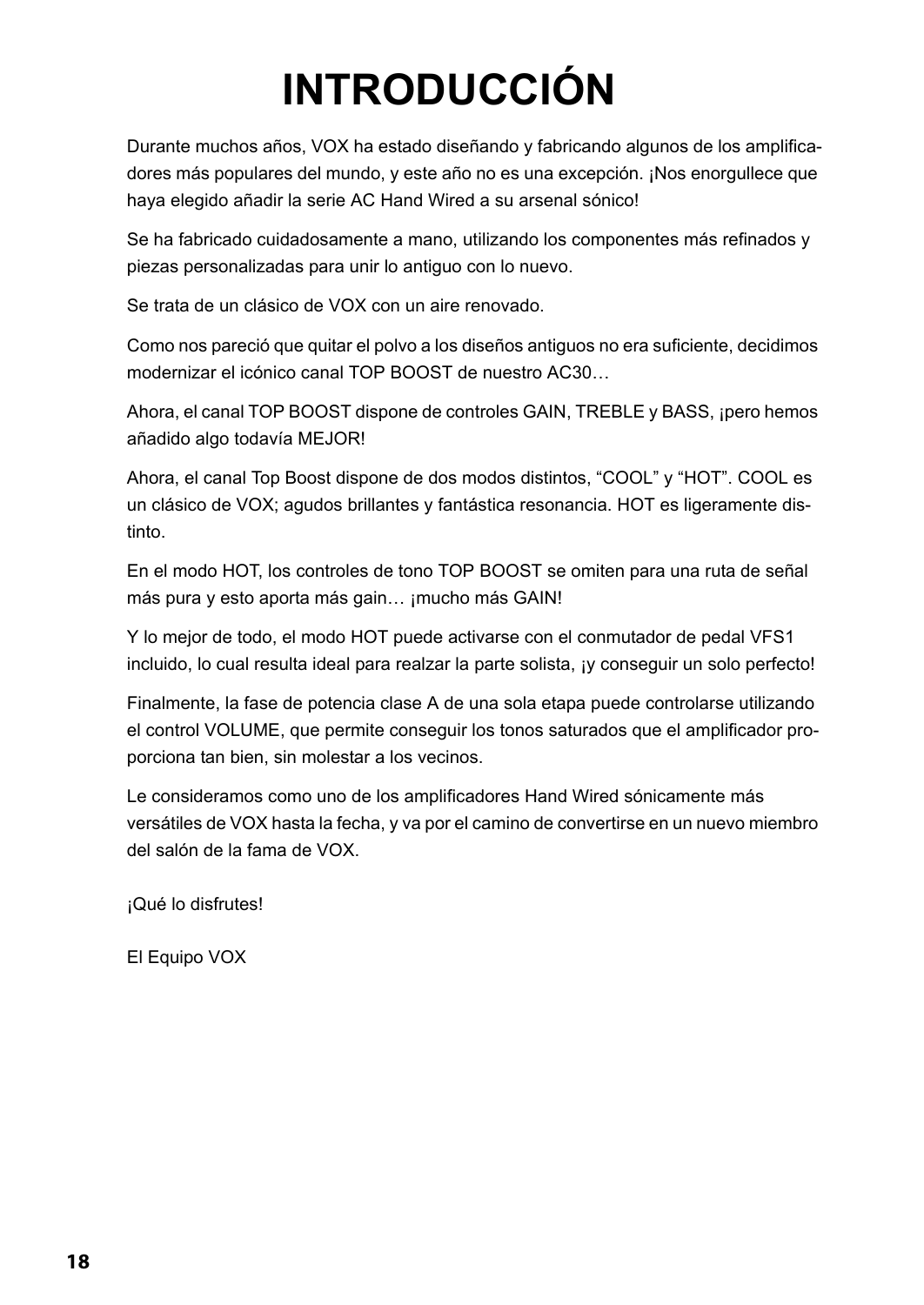### **PANEL FRONTAL**



**1. INPUT HIGH/LOW**

Inserte la guitarra en una de estas entradas. La entrada LOW proporciona un headroom más nítido y la entrada HIGH proporciona más gain.

- **2. Control GAIN** Controla el volumen del preamplificador y determina la cantidad de distorsión del preamplificador. Para un sonido nítido, el mando debería ajustarse a un poco antes de las 12 en punto, y para mayor distorsión... ¡súbalo!
	- **¡Nota!:** Debido a la naturaleza del diseño de este amplificador, puede que sean necesarios algunos minutos tras su encendido hasta que el circuito se estabilice. Se puede producir algún ruido durante esta fase, pero desaparecerá rápidamente.
- **3. Control TREBLE** Controla las frecuencias agudas de usted sonido: desde suave cuando está al mínimo (sentido antihorario) hasta brillante y cortante cuando está al máximo (sentido horario), y todas las posiciones intermedias.
- **4. Control BASS** Controla las frecuencias graves del sonido: desde ligeras y finas cuando está al mínimo (sentido antihorario) hasta cálidas y gruesas cuando está al máximo (sentido horario), y todas las posiciones intermedias.
- **5. HOT/COOL, conmutador**

Cuando está ajustado al modo "COOL", el canal Top Boost funciona de forma tradicional con los controles TREBLE y BASS activados, y cuando está ajustado al modo "HOT", los controles de tono se omiten proporcionando un considerable realce del gain. El modo "HOT" debe activarse para que el conmutador de pedal funcione.

- **¡Nota!:** Cuando está en Modo HOT los controles de tono todavía afectan al sonido ligeramente.
- **6. Control VOLUME** Controla las frecuencias graves del sonido: desde ligeras y finas cuando está al mínimo (sentido antihorario) hasta cálidas y gruesas cuando está al máximo (sentido horario), y todas las posiciones intermedias.

### **7. Conmutador POWER**

Activa y desactiva el amplificador! Antes de mover el amplificador, asegúrese de que está desactivado y desconectado.

8. Indicador **indica si el amplificador está activado** o desactivado!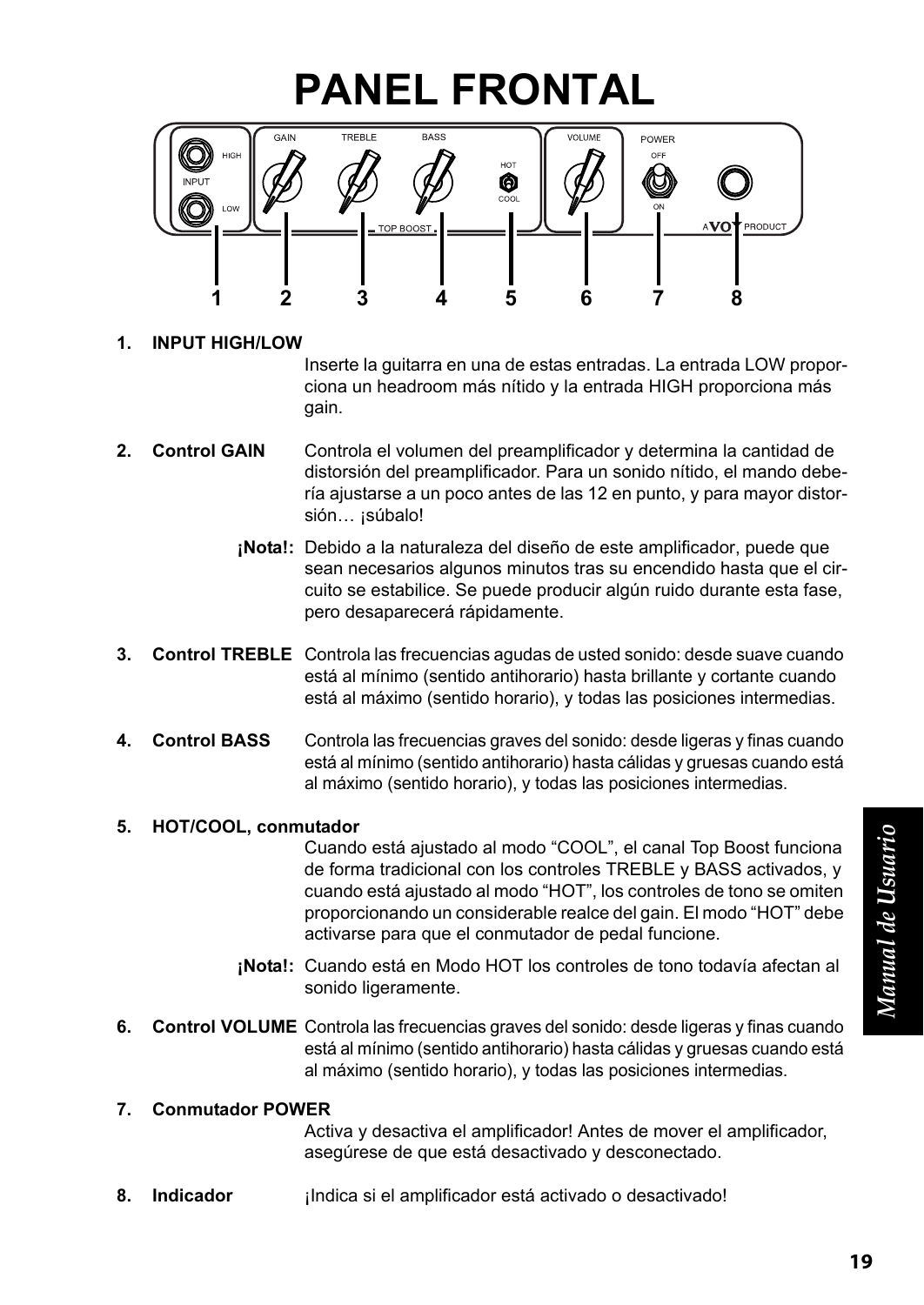### **PANEL TRASERO**



**1. FOOT SWITCH, jack**

Aquí se conecta el conmutador de pedal VOX (VFS1) suministrado para conmutar entre los Modos HOT y COOL en el Canal TOP BOOST (para que el conmutador de pedal funcione, debe estar activado el Modo HOT en el panel de control).

### **2. EXTERNAL SPEAKER OUT**

Se emplea para conectar el AC4HW1 a cualquier recinto de 16Ω.

- **¡Nota!:** El altavoz interno se desconecta cuando se enchufa un recinto externo en este conector.
- **¡AVISO!:** Para asegurar que su sistema funciona correctamente, debe observar los siguientes puntos.
	- a) No utilice una caja externa cuya impedancia sea distinta a 16Ω.
	- b) No conecte un altavoz que no pueda soportar al menos 4 vatios de potencia. Si ignora esta advertencia podría destruir el altavoz –no recomendado.
	- c) Asegúrese SIEMPRE de que usa cables de altavoz de alta calidad (no apantallados). No use nunca cables de guitarra (apantallados).
	- d) Debe apagar el amplificador antes de conectar los altavoces. Si conecta el cable con el amplificador encendido puede dañar el amplificador.
- **3. MAINS INPUT** Conecte aquí el conector del cable de alimentación incluido.
	- **¡Nota!:** Utilice sólo el cable de alimentación incluido con el AC4HW1. Si utiliza algún otro cable de alimentación puede producirse un funcionamiento anómalo.

Los valores específicos de voltaje que admite el amplificador para funcionar se indican en el panel trasero del amplificador. Antes de realizar las conexiones o de activar el amplificador, ajuste el voltaje correcto. Si tiene alguna duda, consulte el distribuidor local VOX.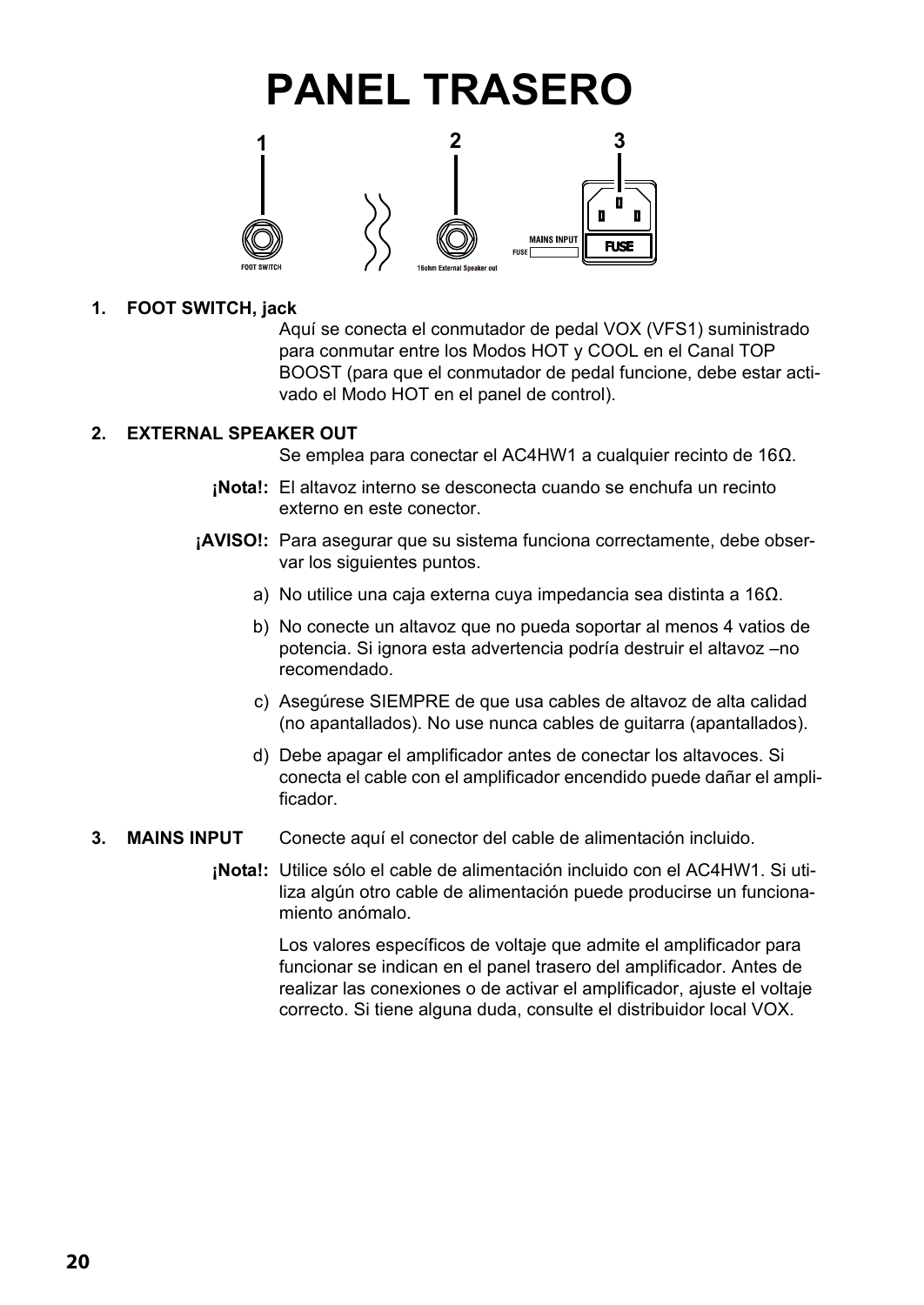# **ESPECIFICACIONES**

| • Controles:            | GAIN, BASS, TREBLE, VOLUME, HOT/COOL                                                      |  |  |  |
|-------------------------|-------------------------------------------------------------------------------------------|--|--|--|
| $\cdot$ Entradas:       | INPUT Jack (HIGH y LOW), FOOT SWITCH Jack                                                 |  |  |  |
| • Salida:               | Salida External de altavoz                                                                |  |  |  |
| • Válvulas incluidas:   | 2 x 12AX7, 1 x EL84                                                                       |  |  |  |
| • Puissance de sortie:  | 4 Vatios RMS (16 $\Omega$ )                                                               |  |  |  |
| • Altavoz:              | 1 x 12" Celestion G12M (16 $\Omega$ )                                                     |  |  |  |
| • Dimensiones:          | $416 \times 265 \times 455$ mm (ancho x alto x profundo)                                  |  |  |  |
| $\cdot$ Peso:           | 14 kg                                                                                     |  |  |  |
| • Accesorios incluidos: | cable de alimentación, Manual de usuario,<br>conmutador de pedal VFS1, Cubierta antipolvo |  |  |  |

\*Las especificaciones y el aspecto están sujetas a cambios sin previo aviso por mejora.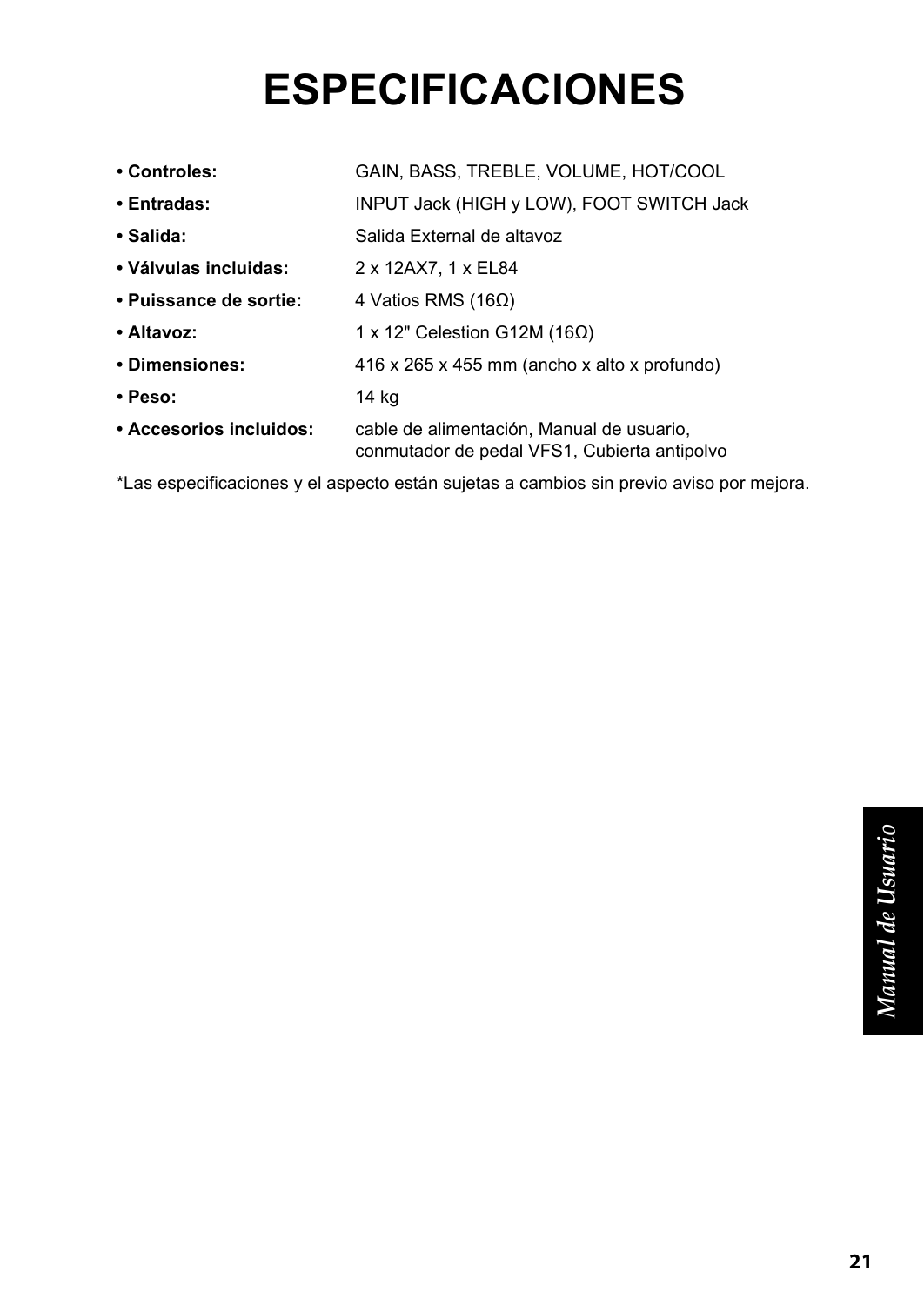### **安全上のご注意**

#### ご使用になる前に必ずお読みください

ここに記載した注意事項は、製品を安全に正しくご使用いただき、あなたや 他の方々への危害や損害を未然に防ぐためのものです。

注意事項は誤った取り扱いで生じる危害や損害の大きさ、または切迫の程度 によって、内容を「警告」、「注意」の 2 つに分けています。これらは、あなたや 他の方々の安全や機器の保全に関わる重要な内容ですので、よく理解した上 で必ずお守りください。

マークについて

製品には下記のマークが表示されています。

### **WARNING:**

TO REDUCE THE RISK OF FIRE OR ELECTRIC SHOCK DO NOT **EXPOSE THIS PRODUCT TO RAIN OR MOISTURE.** 



マークには次のような意味があります。



このマークは、機器の内部に絶縁されていない「危険な電圧」 が存在し、感電の危険があることを警告しています。

このマークは注意喚起シンボルであり、取扱説明書などに一般 的な注意、警告、危険の説明が記載されていることを表してい ます。

#### **火災・感電・人身障害の危険を防止するには** 図記号の例



### **以下の指示を守ってください**



この注意事項を無視した取り扱いをすると、 死亡や重傷を負う可能性が予想されます



・ 電源プラグは、必ず AC100V の電源コンセントに差し込む。

- ・ 電源プラグにほこりが付着している場合は、ほこりを拭き取る。 感電やショートの恐れがあります。
- ・ 本製品はコンセントの近くに設置し、電源プラグへ容易に手が届 くようにする。
- ・ 次のような場合には、直ちに電源を切って電源プラグをコンセン トから抜く。
	- 電源コードやプラグが破損したとき
	- 異物が内部に入ったとき
	- 製品に異常や故障が生じたとき

修理が必要なときは、お客様相談窓口へ依頼してください。

#### ・ 本製品を分解したり改造したりしない。

・ 修理、部品の交換などで、取扱説明書に書かれていること以外は 絶対にしない。

電源コードを無理に曲げたり、発熱する機器に近づけない。また、

電源コードの上に重いものをのせない。 電源コードが破損し、感電や火災の原因になります。

- ・ 大音量や不快な程度の音量で長時間使用しない。 大音量で長時間使用すると、難聴になる可能性があります。万一、 聴力低下や耳鳴りを感じたら、専門の医師に相談してください。
- ・ 本製品に異物(燃えやすいもの、硬貨、針金など)を入れない。
- ・ 温度が極端に高い場所(直射日光の当たる場所、暖房機器の近く、 発熱する機器の上など)で使用や保管はしない。
- ・ 振動の多い場所で使用や保管はしない。
- ・ ホコリの多い場所で使用や保管はしない。
- $\sum_{i=1}^{n}$ 風呂場、シャワー室で使用や保管はしない。
	- ・ 雨天時の野外のように、湿気の多い場所や水滴のかかる場所で、 使用や保管はしない。
	- ・ 本製品の上に、花瓶のような液体が入ったものを置かない。
	- ・ 本製品に液体をこぼさない。
- **ANE** ・ 濡れた手で本製品を使用しない。



この注意事項を無視した取り扱いをすると、傷害を負う可能性 または物理的損害が発生する可能性があります

- ・ 正常な通気が妨げられない所に設置して使用する。
- ・ ラジオ、テレビ、電子機器などから十分に離して使用する。 ラジオやテレビ等に接近して使用すると、本製品が雑音を受けて 誤動作する場合があります。また、ラジオ、テレビ等に雑音が入 ることがあります。 本製品の磁場によってテレビ等の故障の原因になることがありま す。
- ・ 外装のお手入れは、乾いた柔らかい布を使って軽く拭く。
- ・ 電源コードをコンセントから抜き差しするときは、必ず電源プラ グを持つ。
- ・ 本製品を使用しないときは、電源プラグをコンセントから抜く。 電源スイッチをオフにしても、製品は完全に電源から切断されて いません。



・ 付属の電源コードは他の電気機器で使用しない。 付属の電源コードは本製品専用です。他の機器では使用できませ  $h_{16}$ 

- ・ 他の電気機器の電源コードと一緒にタコ足配線をしない。 本製品の定格消費電力に合ったコンセントに接続してください。
- ・ スイッチやツマミなどに必要以上の力を加えない。 故障の原因になります。
- ・ 外装のお手入れに、ベンジンやシンナー系の液体、コンパウンド 質、強燃性のポリッシャーを使用しない。
- ・ 不安定な場所に置かない。 本製品が落下してお客様がけがをしたり、本製品が破損する恐れ があります。
- ・ 本製品の上に乗ったり、重いものをのせたりしない。 本製品が落下または損傷してお客様がけがをしたり、本製品が破 損する恐れがあります。
- ・ 本製品の隙間に指などを入れない。 お客様がけがをしたり、本製品が破損する恐れがあります。
- ・ 地震時は本製品に近づかない。
- ・ 本製品に前後方向から無理な力を加えない。 本製品が落下してお客様がけがをしたり、本製品が破損する恐れ があります。
- \*すべての製品名および会社名は、各社の商標または登録商標です。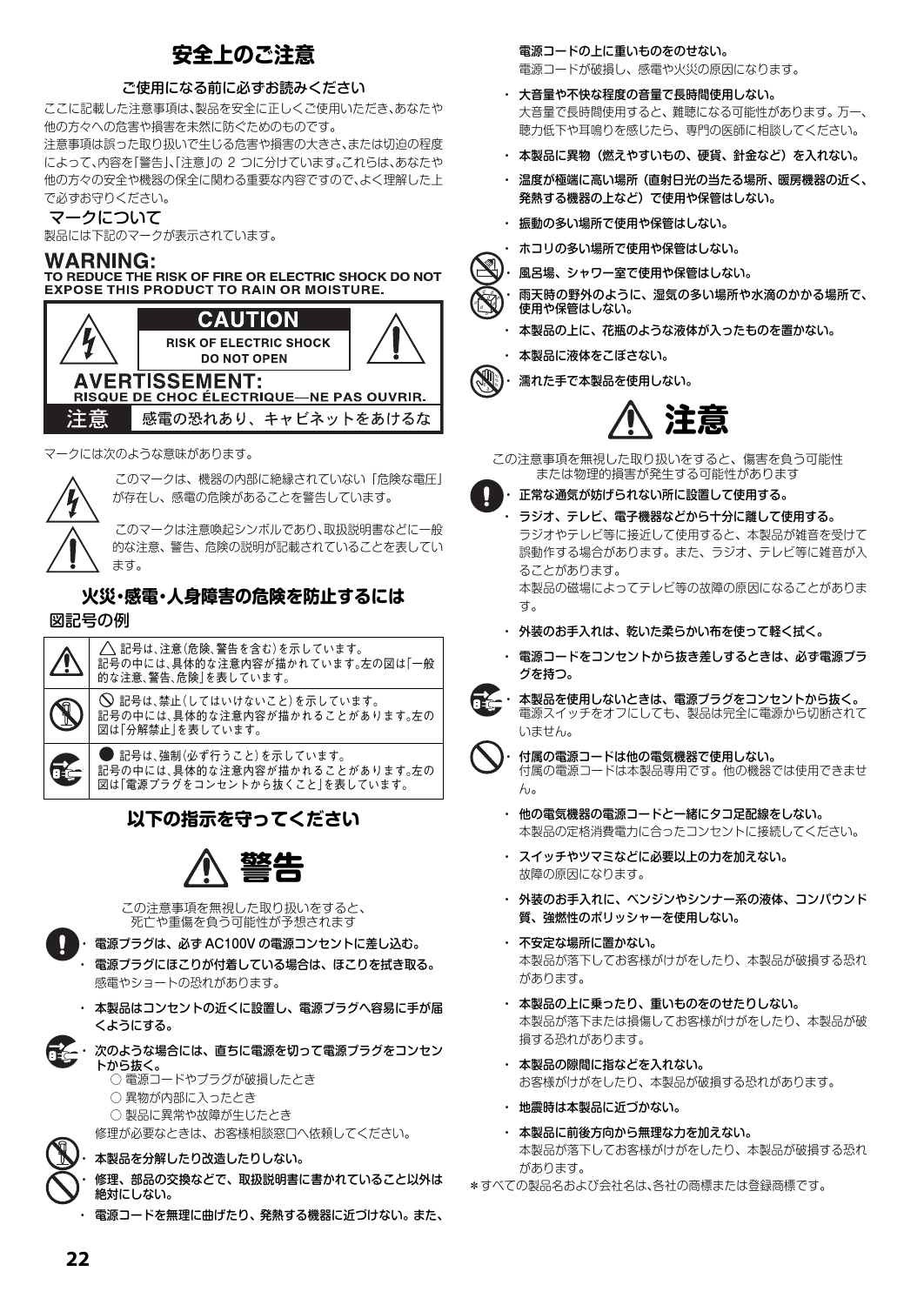### **はじめに**

このたびは、VOXハンドワイヤード・シリーズをお買い上げいただきまして、まことにあ りがとうございます。

長い間、VOXはいくつもの歴史的な銘機を生み出してきました。それは今日においても 例外ではありません。ハンドワイヤード・シリーズがあなたの演奏をサポートできるこ とを、大変、光栄に思います。

美しいハンドワイヤード、そして厳選された高品質な部品とカスタムパーツ。これらに より、新旧の様々なサウンドを表現することができました。まさしく伝統的な VOX サウ ンドが、現代に生まれ変わったかのように。

オールド・アンプを引っ張り出してきて、再現しただけではありません。AC30 の代表的 なトップ・ブースト・チャンネルにボリューム、トレブル、ベースの他にさらに ... クール、 ホット・モードを加えることで、サウンドのバリエーションをさらに拡張しました。

クールは伝統的で透き通るような VOX サウンド。ホットは少し趣が異なります。ホット はトーン回路の大半をバイパスし、さらにピュアな回路構成となります。これにより・・・ つまり大量のゲインが得られます!クール / ホットの切り替えは付属の VFS1 フット・ スイッチにより操作できるため、ソロに最適なゲイン・ブーストが簡単に得られます。

我々はこの VOX ハンドワイヤード・シリーズが、今日における最も使えるアンプの 1 つ であると信じています。そして VOX の先人達と同じく殿堂入りすることを。

それではお楽しみください!

VOXチーム

**23**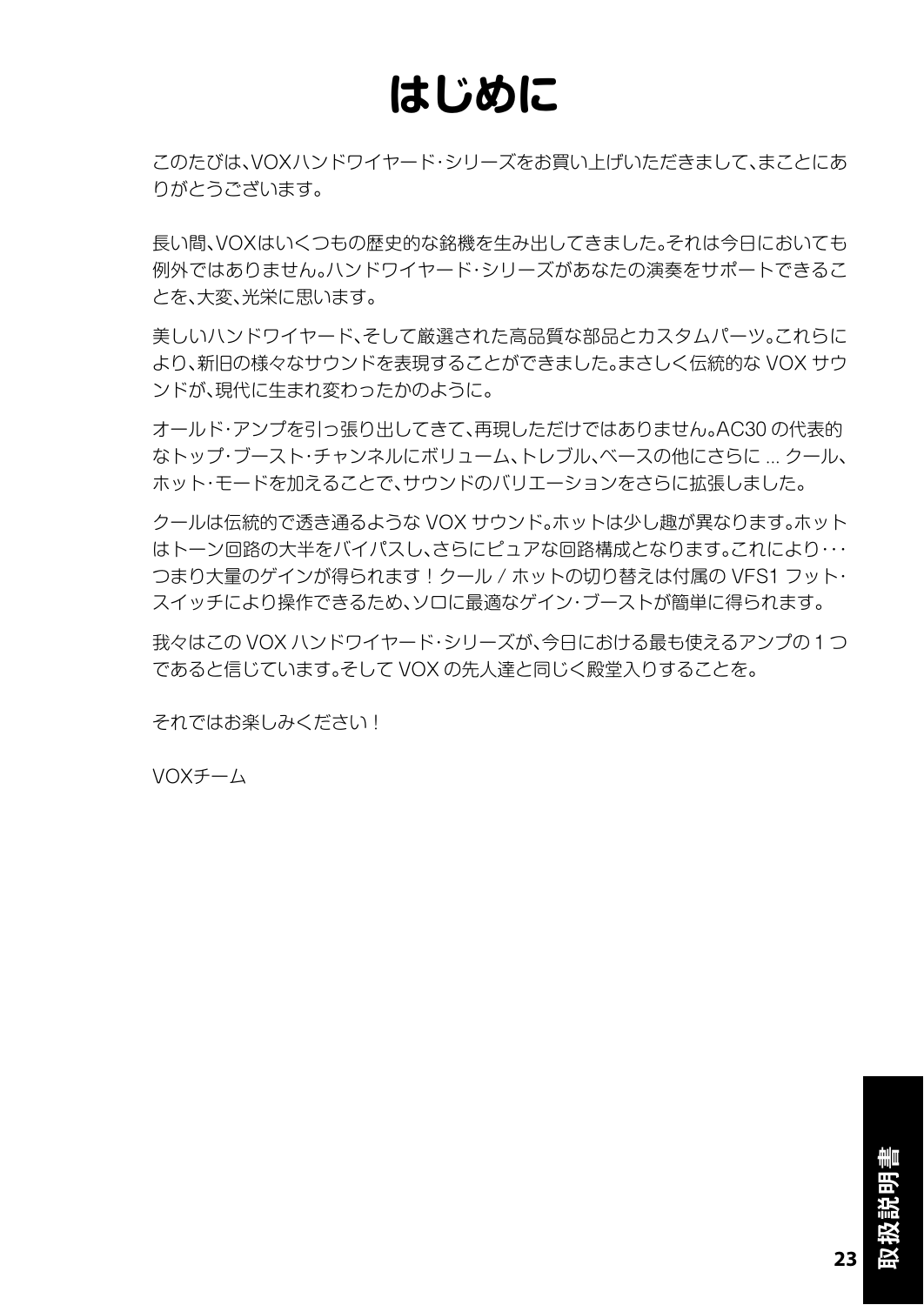### **フロント・パネル**



- 1. INPUT端子 ノーマル・チャンネルにギターを入力する端子です。HIGH 入力端子 ではより豊富なゲインと音量が得られ、LOW入力端子では音量は控 え目ながらもより大きなヘッドルームが得られます。
- 2. GAINノブ ノーマル・チャンネルのボリュームをコントロールします。 MASTER VOLUMEノブとの組み合わせで、プリアンプやパワー・ アンプでの歪み方と全体の音量が完全にコントロールできます。
	- 注意 電源投入後数分間は回路が安定しないため、ボリュームのガリ等の ノイズが発生する事があります。
- 3. TREBLEノブ 高音域を調整します。反時計回りでソフトでスムーズなサウンド、時 計回りできらびやかで明瞭なサウンドが得られます。
- 4. BASSノブ 低音域を調整します。反時計回りで軽やかで線の細いサウンド、時計 回りで暖かく重厚なサウンドが得られます。
- 5. HOT/COOLスイッチ COOLでは、TREBLE/BASSノブの効いた昔ながらのサウンドが得 られます。 HOTでは、トーン回路の大半がバイパスされ、よりピュアなサウン ドと豊富なゲインが得られます。付属のフット・スイッチにより、ソ ロに最適なブーストが簡単に得られます。

注意 HOTではトーン回路はほとんど効きません。

#### 6. VOLUMEノブ

- 全体の音量を調整します。GAINノブとの組み合わせにより、プリア ンプ/パワー・アンプでの歪み方と全体の音量を完全にコントロール できます。
- 7. 電源スイッチ アンプの電源をオンまたはオフにします。本機を移動するときは、こ のスイッチをオフにした後、すべてのケーブルを抜いてから移動し てください。
- 8. インジケーター アンプに電源が投入されている場合に点灯します。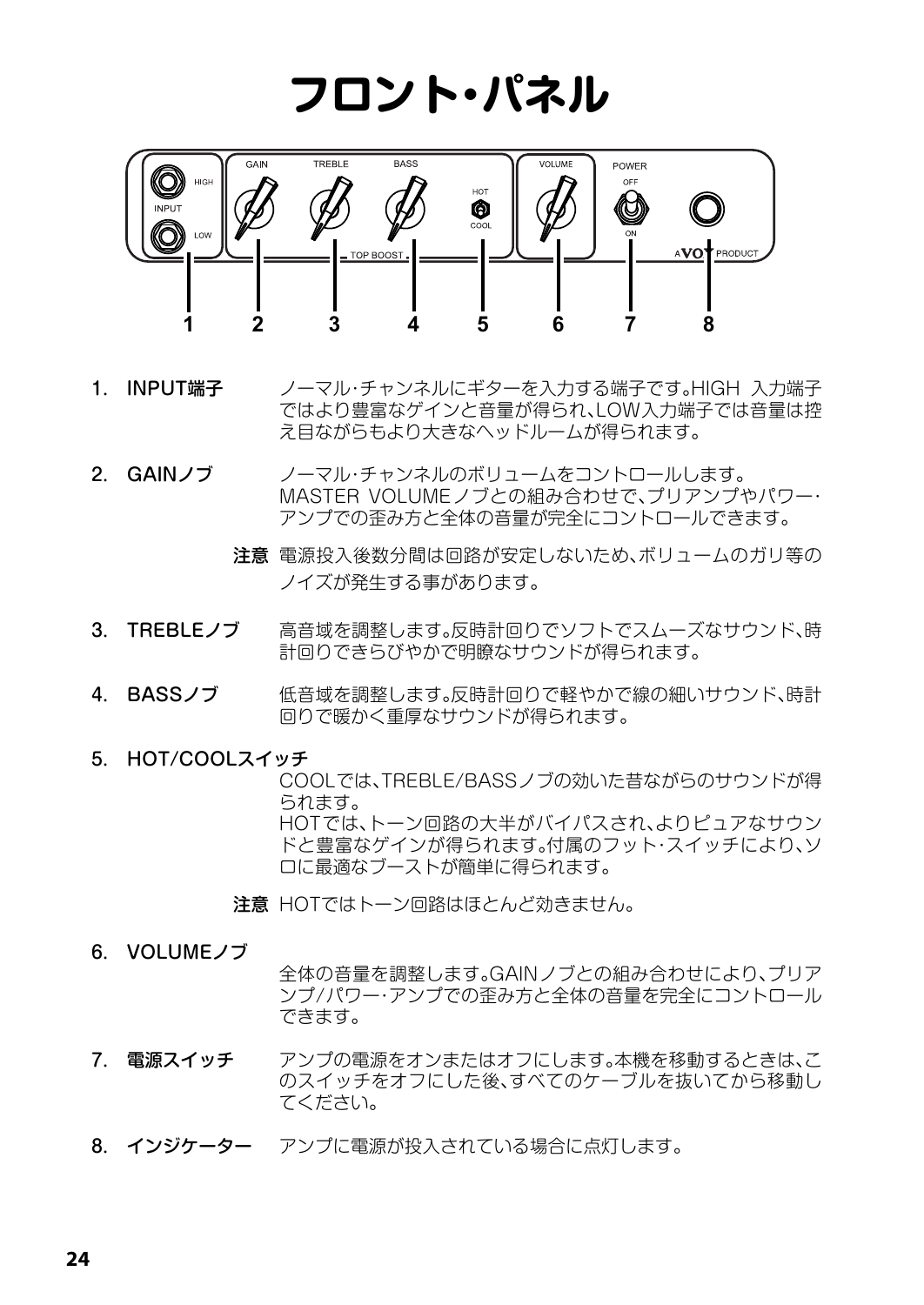

1. FOOT SWITCH端子

付属のVFS1フット・スイッチを接続してHOT/COOLの切り替えに 使用します。その際、トップ・パネル上のHOT/COOLスイッチは、 HOTの位置にしておく必要があります。

2. EXTERNAL SPEAKER端子

外部スピーカー・キャビネットを接続します。本機内部では内蔵ス ピーカーが切り離され、接続したスピーカー・キャビネットのみを使 用することになります(内部スピーカーからは音が出ません)。

### アンプを正しく使用するためには、以下の点に注意してください。

- a) EXTERNAL 端子には、16Ω 以外のスピーカー・キャビネットを接続 しないでください。
- b) 4W 未満のスピーカー・キャビネットは接続しないでください。スピー カーが損傷する場合があります。
- c) アンプとスピーカー・キャビネットの接続には、必ずスピーカー・ ケーブルをご使用ください。一般的なギター用シールド・ケーブルは 使用しないでください。
- d) スピーカー・ケーブルを接続する場合は、電源を切った状態で行って ください。

### 3. MAINS INPUT端子

付属の電源コードを接続します。

注意: 必ず付属の電源コードを使用してください。他の電源コードを使用 すると故障するおそれがあります。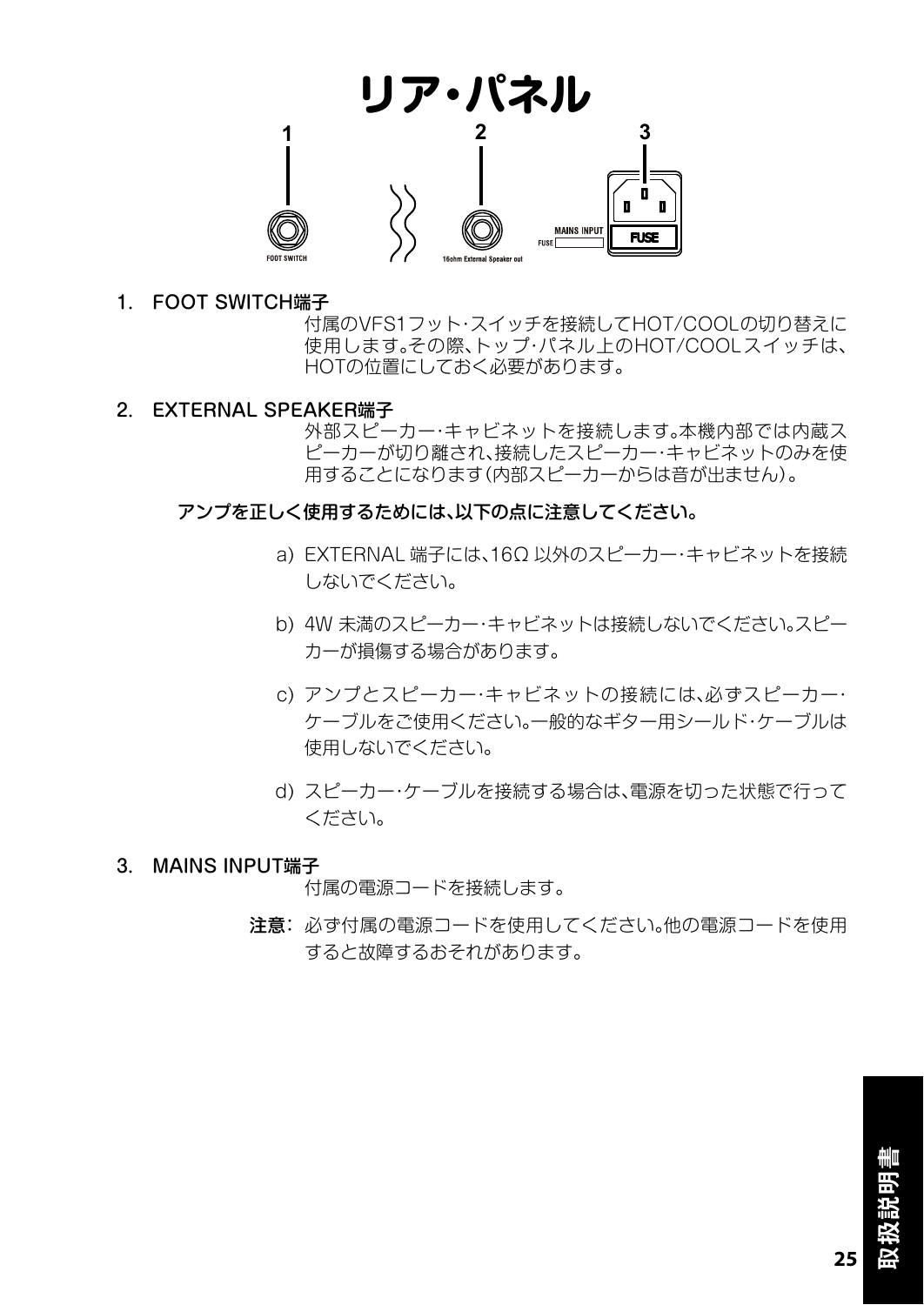### **電源コードの接続について**

感電と機器の損傷を防ぐために、アース接続を確実に行ってください。

注意:電源は必ずAC100Vを使用してください。

接地極付きコンセントに接続する場合

接地極付きコンセントに電源コードのプラ グをそのまま差し込んでください。

アース端子付きコンセントに接続する場合 電源コードのプラグに、2P-3P変換器を取り 付けます。そして、コンセントのアース端子 にアース線を接続し、2P-3P変換器のプラグ を差し込みます。

注意:アース接続は、コンセントにプラグを 差し込む前に行ってください。また、 アース接続を外すときは、コンセント からプラグを抜いてから行ってくださ い。 2P-3P変換器のアース線のU字端子に カバーが付いている場合は、カバーを はずして使用してください。



アース端子付きコンセント





| コントロール:      | GAIN, BASS, TREBLE, VOLUME, HOT/COOL    |  |  |  |  |
|--------------|-----------------------------------------|--|--|--|--|
| 入力端子:        | INPUT(HIGH/LOW)、FOOT SWITCH             |  |  |  |  |
| 出力端子:        | EXTERNAL SPEAKER                        |  |  |  |  |
| 真空管構成:       | $ECC83/12AX7\times 2$ , EL84 $\times$ 1 |  |  |  |  |
| 出力:          | 4ワット RMS(16Ω)                           |  |  |  |  |
| スピーカー:       | Celestion製G12M 12インチ・スピーカー(16Ω)         |  |  |  |  |
| 外形寸法(W×D×H): | $416\times$ 265 $\times$ 455 mm         |  |  |  |  |
| 質量:          | 14 <sub>kg</sub>                        |  |  |  |  |
| 附属品:         | 電源コード、取扱説明書、VFS1フット・スイッチ、<br>ダスト・カバー    |  |  |  |  |
|              |                                         |  |  |  |  |

\*仕様および外観は、改良のため予告無く変更することがあります。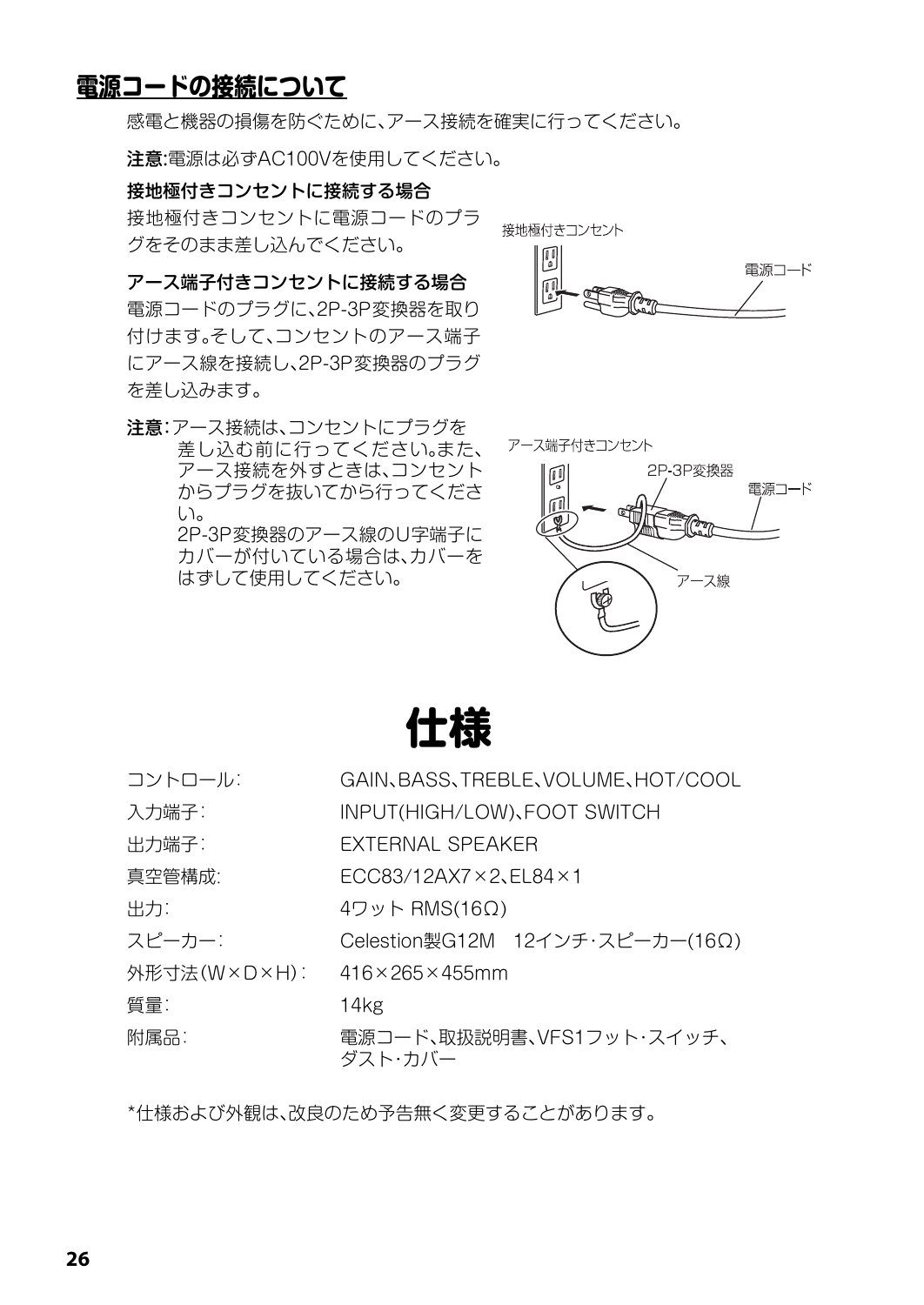### **保証規定(必ずお読みください)**

本保証書は、保証期間中に本製品を保証するもので、付属 品類(ヘッドホンなど)は保証の対象になりません。保証 期間内に本製品が故障した場合は、保証規定によって無 償修理いたします。

- 1. 本保証書の有効期間はお買い上げ日より1ケ年です。
- 2. 次の修理等は保証期間内であっても有料修理となり ます。
	- ・消耗部品(スピーカー、真空管、電池など)の交換。
	- ・お取扱い方法が不適当のために生じた故障。
	- ・天災(火災、浸水等)によって生じた故障。
	- ・故障の原因が本製品以外の他の機器にある場合。
	- ・不当な改造、調整、部品交換などにより生じた故障ま たは損傷。
	- ・保証書にお買い上げ日、販売店名が未記入の場合、 または字句が書き替えられている場合。
	- ・本保証書の提示がない場合。

尚、当社が修理した部分が再度故障した場合は、保証 期間外であっても、修理した日より3ケ月以内に限り 無償修理いたします。

3. 本保証書は日本国内においてのみ有効です。

This warranty is valid only in Japan.

- 4. お客様が保証期間中に移転された場合でも、保証は引 き続きお使いいただけます。詳しくは、お客様相談窓 口へお問い合わせください。
- 5. 修理、運送費用が製品の価格より高くなることもあり ますので、あらかじめお客様相談窓口へご相談くださ い。発送にかかる費用は、お客様の負担とさせていた だきます。
- 6. 修理中の代替品、商品の貸し出し等は、いかなる場合 においても一切行っておりません。

本製品の故障、または使用上生じたお客様の直接、間接の 損傷につきましては、弊社はいっさいの責任を負いかね ますのでご了承ください。

本保証書は、保証規定により無料修理をお約束するため のもので、これよりお客様の法律上の権利を制限するも のではありません。

#### ■ お願い

- 1. 保証書に販売年月日等の記入がない場合は無効とな ります。記入できないときは、お買い上げ年月日を証 明できる領収書等と一緒に保管してください。
- 2. 保証書は再発行致しませんので、紛失しないように大 切に保管してください。

### VOX AC4HW1 **保証書**

本保証書は、上記の保証規定により無料修理をお約束 するものです。

| お買い上げ日 | 年 | 月 | A |
|--------|---|---|---|
| 販売店名   |   |   |   |

### **アフターサービス**

#### ■ 保証書

本製品には、保証書が添付されています。 お買い求めの際に、販売店が所定事項を記入いたします ので、「お買い上げ日」、「販売店」等の記入をご確認くださ い。記入がないものは無効となります。 なお、保証書は再発行致しませんので、紛失しないように

■ 保証期間

お買い上げいただいた日より一年間です。

#### ■ 保証期間中の修理

大切に保管してください。

保証規定に基づいて修理いたします。詳しくは保証書を ご覧ください。 本製品と共に保証書を必ずご持参の上、修理を依頼して ください。

#### ■ 保証期間経過後の修理

修理することによって性能が維持できる場合は、お客様 のご要望により、有料で修理させていただきます。ただ し、補修用性能部品(電子回路などのように機能維持のた めに必要な部品)の入手が困難な場合は、修理をお受けす ることができませんのでご了承ください。また、外装部品 (パネルなど)の修理、交換は、類似の代替品を使用するこ ともありますので、あらかじめお客様相談窓口へお問い 合わせください。

#### ■ 修理を依頼される前に

故障かな?とお思いになったら、まず取扱説明書をよく お読みのうえ、もう一度ご確認ください。 それでも異常があるときは、お客様相談窓口へお問い合 わせください。

#### ■ 修理時のお願い

修理に出す際は、輸送時の損傷等を防ぐため、ご購入され たときの箱と梱包材をご使用ください。

### ■ ご質問、ご相談について

修理および商品のお取り扱いについてのご質問、ご相談 は、お客様相談窓口へお問い合わせください。

### お客様相談窓口 ■ 0570-666-569

PHS 等一部の電話ではご利用できません。固定電話ま たは携帯電話からおかけください。

受付時間 月曜~金曜 10:00 ~ 17:00 (祝祭日、窓口 休業日を除く)

●サービス・センター: 〒 168 ー 0073 東京都杉並区下高井戸 1-15-12

#### **WARNING**!

This Product is only suitable for sale in Japan. Properly qualified service is not available for this product if purchased elsewhere. Any unauthorised modification or removal of original serial number will disqualify this product from warranty protection. (この英文は日本国 内で購入された外国人のお客様のための注意事項です)

輸入販売元: KORG Import Division 〒206-0812 東京都稲城市矢野口4015-2 http://www.korg.co.jp/KID/

**27**